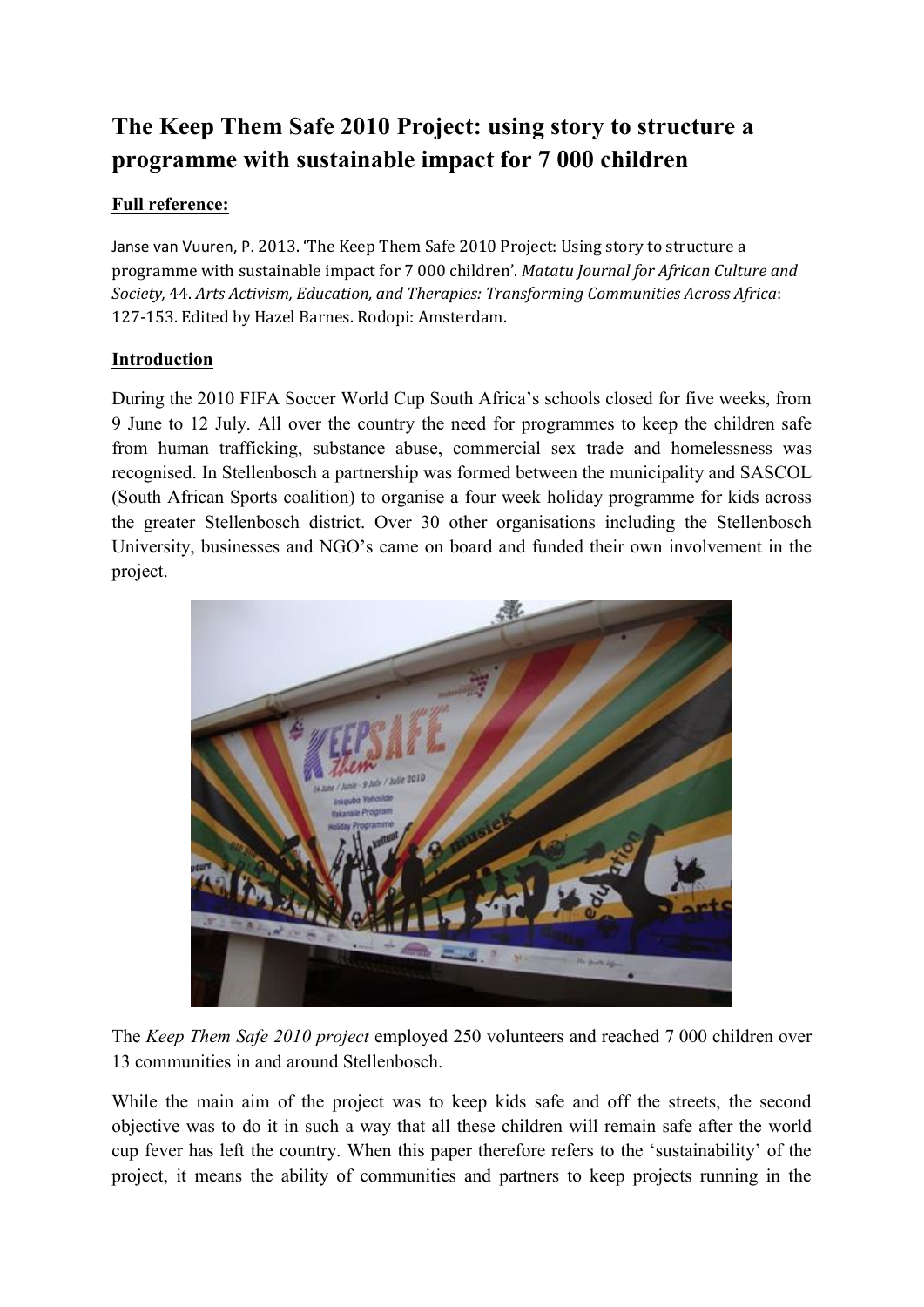various communities for children during holidays when they are at risk to fall prey to homelessness, substance abuse, commercial sex and human trafficking. It was of great concern to us that the energy and input created by the world cup fever was channelled and used in such a way that infrastructure and running principles would be created for the continuous repetition of programmes for kids and young people in their communities. We wanted the impact of the world cup to last and do so on all three levels of sustainability identified by the United Nations in 2005: social, economic and environmental.

With this goal in mind, community leaders were identified and inspired to put teams of six volunteers together in their own communities. Then these leadership teams (PITCH teams) received intensive training over a period of three months. The plan was to make sure the right people were selected and enabled to socially sustain the project. At the same time we encouraged the idea that all resources come from the communities themselves so that dependence on external funding would be minimised ensuring economic sustainability. For all creative projects we used recycled containers and materials gathered in communities adding to the environmental sustainability of the project. In this category we also organised specific activities like cleaning rivers and collecting garbage as part of the programme.

These same PITCH teams had by the time this article is being written also successfully run holiday programmes over the December 2010 holidays and at least four of them had begun extracurricular programmes during school terms.

This paper is interested in those elements of the process that fed into this success, especially those aspects that relate to the way in which the project was designed from the start using story structure. It was this structure and especially the elements of liminality in story that enabled us to work through the moments of conflict and growth needed for sustainable transformation. I will explain this in more detail shortly.

I was fortunate enough to be involved from the start in designing the entire project as a journey of transformation for everybody involved. This paper explains how the stages of the classic hero's journey and the archetypes that populate the journey landscape were used to:

- Design the entire project as a hero's journey of growth and transformation for all involved. From the Call to Adventure to the Return Home the project was designed so that change and transformation are lasting and sustainable.
	- Co-ordinate the design of every workshop that was presented to young people between 12 and 18 so that it followed the pattern of the hero's journey too. In every workshop - be it sport, entrepreneurship, arts and crafts or performing arts - every participant came closer to being the main character of his life story

Each of these two processes implies a different story: the first involving the leaders and the organisers, the second involving the participants. These two stories will be discussed concurrently. The five stages of story as we used it are as follows.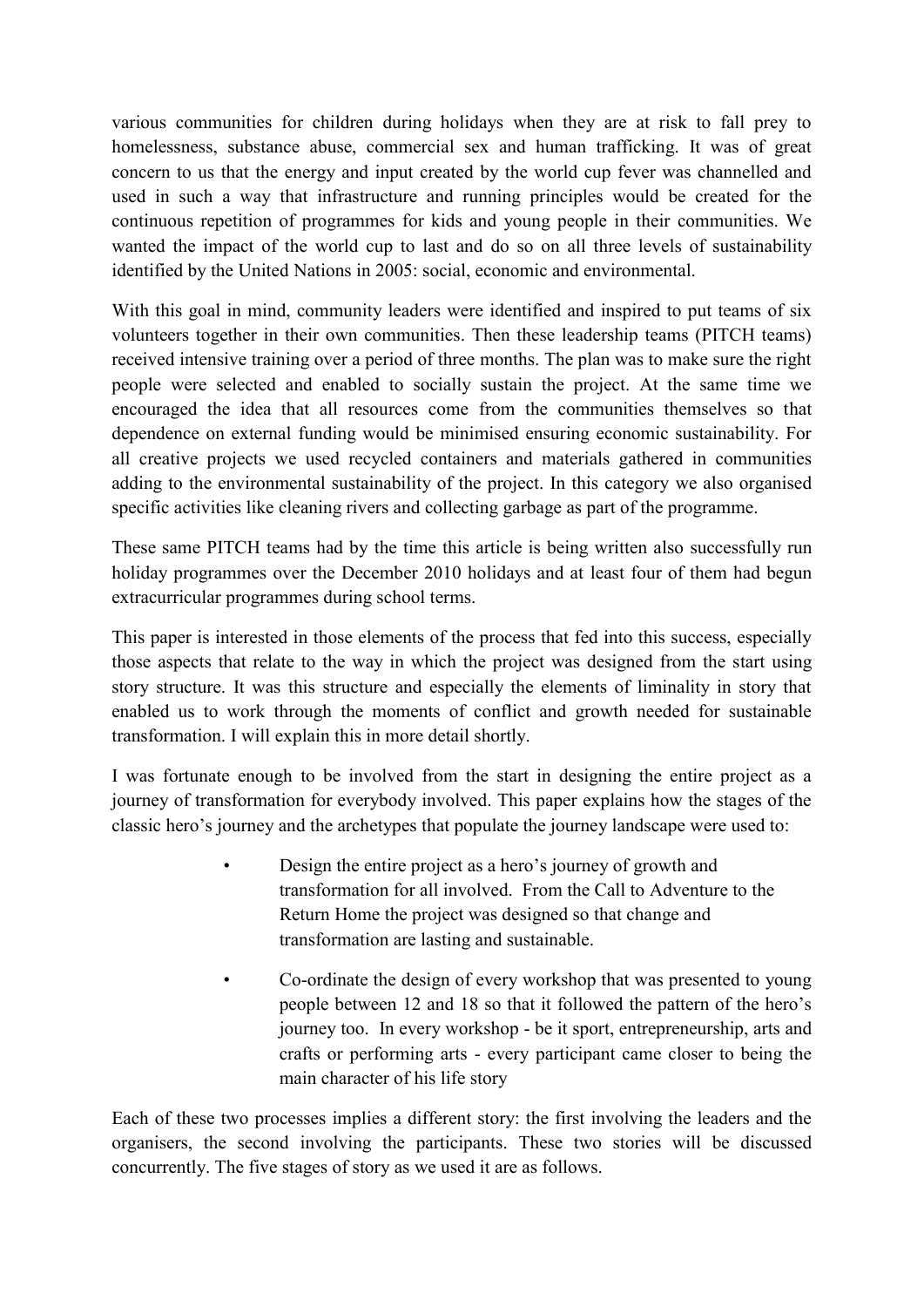- Call to Adventure
- *• Preparing for the Journey*
- The Journey
- *• Ordeal and Reward*
- Return Home

In this discussion, attention will be given specifically to the in-between stages of the Journey (presented in italics), what I will call the *twilight zones*, as these stages hold the key to lasting impact and sustainable transformation. These are also the phases where conversation and tension become the pivotal forces for change. The twilight zones are the liminal spaces where art and theatre become the most effective means for negotiating meaning. Victor Turner points out that both ritual and theatre, and I also include story here, arise not from equilibrium, but from conflict and the desire to resolve that conflict or "to supply the current hunger for meaning with reliable nutrients" (Turner, 1990: 13).

In fact, conversation or dialogue in particular was the driving force of the entire project. At no point did story structure become a dictating voice. Sometimes story structure helped us to design the elements of the process such as workshops for leaders. At other times it helped us simply to describe what we observed happening. While the structure enabled us to steer in some respects, in others it helped us to respond. All the time it served as a means, not for dictating the process, but for directing our improvisation amidst the chaotic forces that play together in the context of a community project of this nature.

It is here in the weaving of dialogue and the coming together of many stories that our vision for using the arts for transforming the landscape of our communities becomes central. In keeping with the intention of the *Drama for Life Conference* of 2010 we believe that the notion of education and development must be fundamentally changed in order to bring healing to our communities. Indeed, we must find a way to embrace varying voices and conflicting views in order to weave a path towards lasting change. The classic hero's journey with its emphasis on bridging opposites and its integration of contrasting worlds becomes an intriguing conversation partner for this process. Are we not all searching for a 'sacred marriage' (Campbell, 1988a: 109) between African and Western, rich and poor or script and improvisation?

The five stages of our journey as outlined above become just that: a safe structure akin to a script that still allows for the flexibility and integration of varying voices that is part of the art of improvisation.

The process of how we came to use the five stages above is subject for an entirely different discussion. In summary, they have been distilled as result of an intensive study of story and transformation including the work of Robert Landy (1993, 1994 and 1996) on the process of Drama Therapy, Augusto Boal's (1979 and 1992) work on structuring forum theatre, Victor Turner's (1968, 1982 and 1990) work on social drama, Dorothy Heathcote's work on mythic journeys for structuring Educational Drama (O'Neil, 1995 and Kanira, 1997) and the writings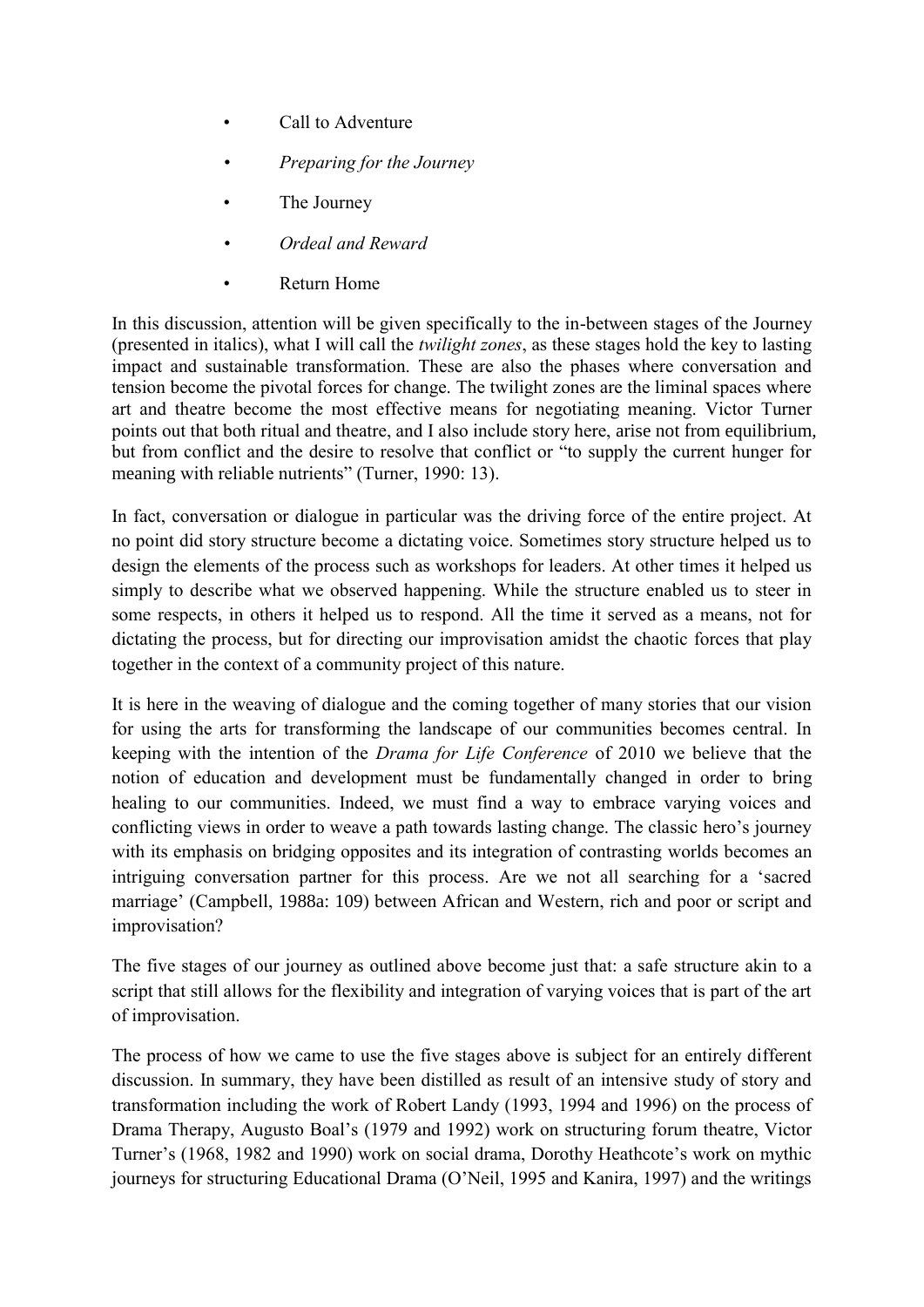of Joseph Campbell (1988a and b) and Christopher Vogler on the hero's Journey. The five stages are also very clearly outlined in an article by Hartman and Zimberoff (2009): The hero's journey of self-transformation: models of higher development from mythology.

To focus the project, we used *The Princess of the African Savannah* by Emily Bornof as a means to explain the design to leaders and partners. The version that you find here is shortened and paraphrased from the original.

#### **Why use story?**

**.** 

The story structure of a mythic journey has as its main purpose the transformation of the hero, also called protagonist. The entire story is designed to fulfil this function and every character in the story play his or her role in such a way that the hero can grow. The only difference between the hero and anyone else in the story is transformation and everything and everyone else is there purely to contribute to this (Vogler, 1998:36).

Characteristics of this transformation are that it typically involves the hero integrating seemingly opposite sides of himself<sup>1</sup> into a sense making whole (Landy, 1993: 54). This is what Joseph Campbell (1988a: 109) calls the 'sacred marriage'. Furthermore, the transformation is also characterised by a moment where the hero faces own core values and must decide who they want to be and what they want to stand for (Vogler, 1998: 188). This moment often results in a radical change of perspective. Finally, the transformation of the hero also always has a direct effect on his or her community so that the change in the one becomes a metaphor for the change of the group. This is why the sacred marriages of the princess and the paupers typically lead to the prosperity of the people.

It follows therefore, that it may be possible to use the structure of story to design a journey of transformation for other people. If you understand how to design a story so that the hero transforms, you can use this knowledge to design events and programmes that would let the participants transform and grow. This is what we did for *Keep Them Safe* (KTS).

Using the five basic stages of the mythic journey as well as its subcomponents, we designed such a journey of growth. As you read about this process, keep in mind that the same principles will be true for any other programme or event you want to design. Whether you are a teacher interested in crafting a series of impactful lessons, or a community worker looking to address conflicts in your neighbourhood, an activist looking to spark change or a theatre practitioner trying to plan an ethical yet powerful intervention, this structure may help to simplify some of the complexities of your endeavour.

 $1$  From here onward I will refer to all hero's fictional or real in the generic male gender, with the understanding that it also includes female heroes of whom there were many in this project. I make this choice purely to improve the ease and flow of reading.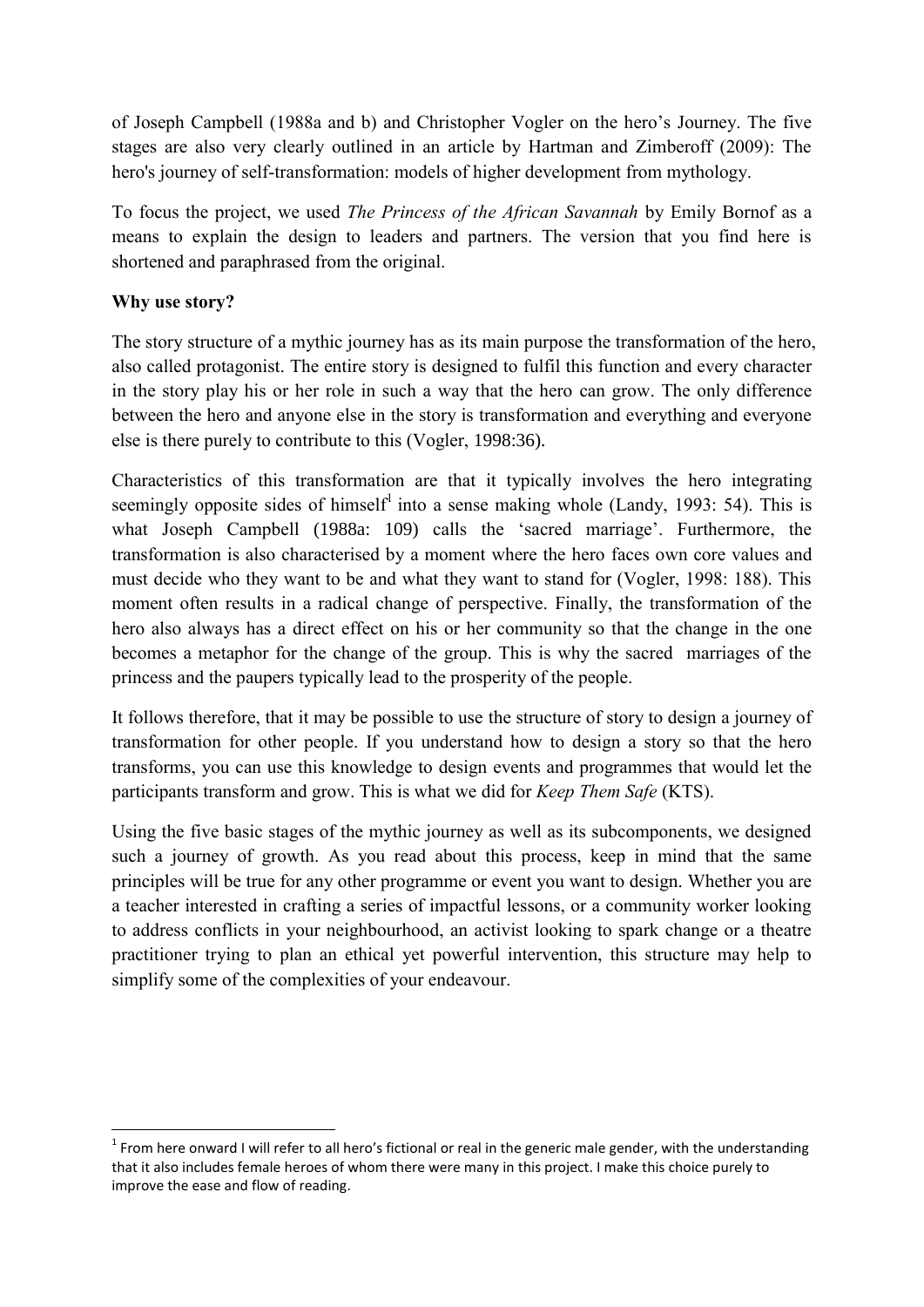#### **The title of the story**

Before getting to the first stages of a journey, we first determined the title of the story. A title typically refers to the protagonist and the challenge of the journey. To keep titles short, one or the other usually falls away eventually, but to get to the final title, both elements need to be clarified. A good example is *Sleeping Beauty* or *Harry Potter and the Philosopher's Stone*.

Many stories only have the name of the protagonist e.g. *Hansel and Gretel*, others only have the challenge e.g. *Titanic*. Of course stories have other titles too, but the most common titles are the ones referring to the protagonist and his challenge.

Early on we discovered that The Keep Them Safe project has two titles referring to two different protagonists and two different challenges. Since then I realised that this is true of most projects and it is essential to take the two (and sometimes three) stories apart. This separation of stories is very useful in understanding the focus of marketing messages and for structuring the content of programmes.

#### *For us the stories were:*

**Keep them Safe**: The story of community leaders working together to keep their young people safe. This became the title for the entire project stretching over nine months.

**The Perfect Pitch**: The story of young people creating a perfect pitch for their own lives and their communities. This was the title for the holiday programme devised for the children running for only five weeks.

## **Stage 1: The Call to Adventure**

*Once upon a time in the African Savannah there was a princess who was as beautiful as the landscape. Her eyes shone like the night stars, her hair was curly as the thorn trees and her skin as dark as the soil. She was beautiful, happy and friendly. Her Father was a good king.*

*One day a prince came from a faraway country. He was handsome, young and courageous. The king invited him into his home. Soon the prince and the princess grew very fond of each other. The people who like to sing and dance and tell stories around the fires at night nudged each other saying: one day those two will reign over us together...*

#### **Beauty with a problem**

Every story starts with a tension between potential and an underlying problem. At the same time there is a Call to Adventure that invites the hero to address the underlying problem (Vogler, 1998: 81-106; Hartman and Zimberoff 2009). In this way every Call to Adventure contains three essential elements: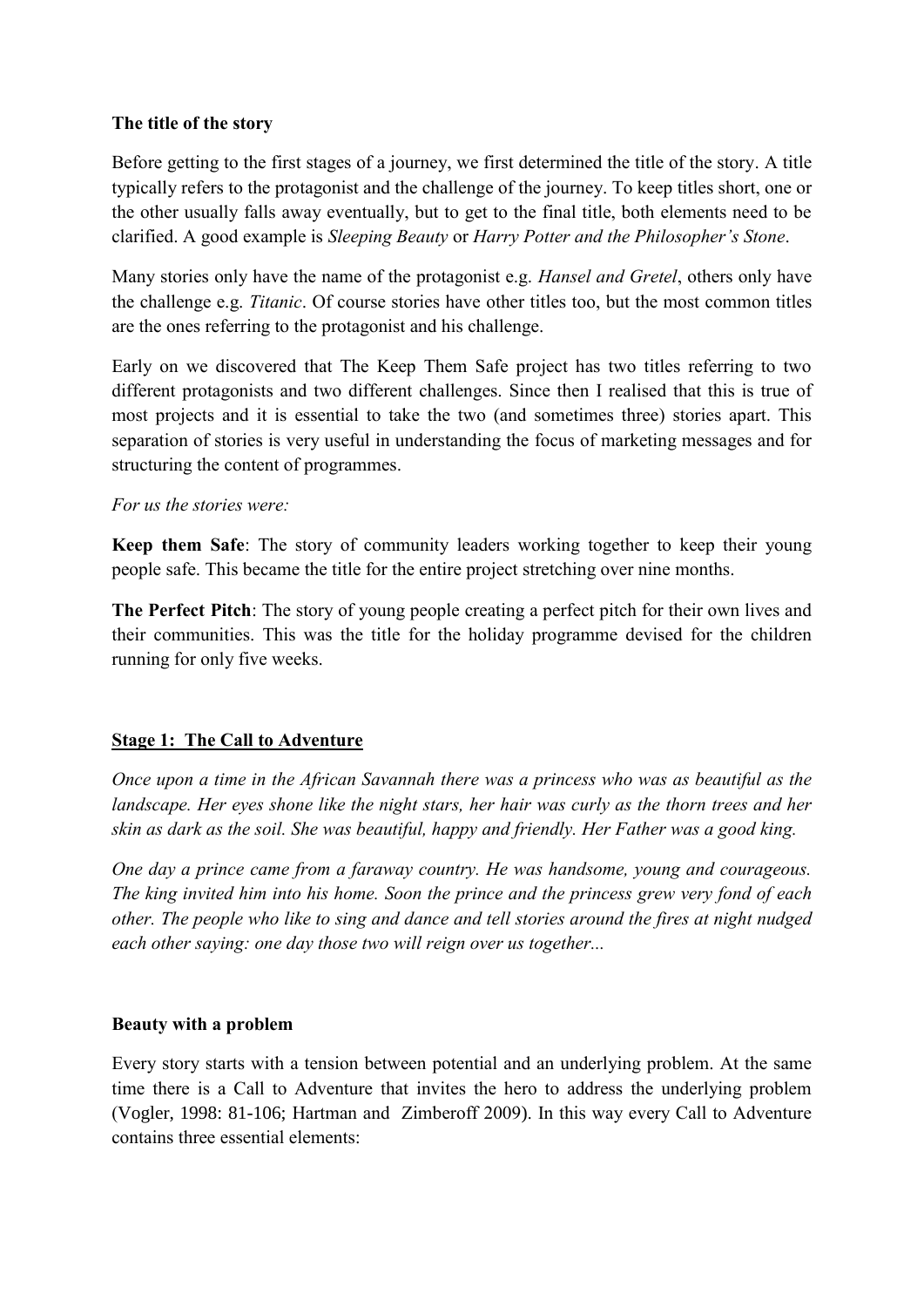- An introduction to the *protagonist* or hero *once upon a time there was* …
- A description of their *Ordinary World* which includes a problem which they are either unaware of or unable to overcome – *every day they would*…
- A once in a life time *opportunity* that promises a solution, or a way out – *then one day*…

Our princess was beautiful and happy, but she was not yet fit to reign over her people. They thought she needed the help of the prince. She was not enough by herself. The coming of the prince was her call to adventure. Answering the Call would mean to change forever (Vogler, 1998: 99). Turner describes this type of opportunity for change in a community as a breech or braking of a rule in a public setting (1990: 8). For us the Fifa world cup would be just such a breech...

In KTS our Call therefore came in the form of the World Cup holiday. For many it held the potential for wealth and financial gain. For others it held the danger of human trafficking, drugs and crime. We saw it as the chance to grow the leadership of our communities so that they could discover their own wealth as well as connect with one another around a common goal: keeping the children safe.

But like the prince in the story, the opportunity would not be lasting. Neither the money nor the bonding energy of the World Cup could last, so we had to make it work for us in setting up leaders and processes for the future.

We issued our Call to Adventure in two main ways from September 2009 to March 2010. **First** we drank hundreds of individual cups of coffee in one on one conversations with everyone we identified as possible partners – possible **protagonists** for this story. In these meetings we would share our common concerns about the youth – their **Ordinary World** and the problems they face. Then the dream was introduced. Everyone who identified with the dream took ownership of the project and joined the team. After every conversation the dream was adapted to incorporate the strengths and vision of the prospective partner. The conversations were not just vision casting sessions, but also vision forming. It was important that every person who became involved was able to put their unique spin on their share of the project. This would mean that they would take ownership of it for themselves and this in turn would impact sustainability.

Note here how a Call cannot occur in a void. It always comes in response to what is already apparent in the Ordinary World of the protagonist. It is therefore crucial to know the protagonist and understand their strengths and needs. In this way the Call can build on the protagonist's strengths and address the needs they themselves feel. Since we were taking on the role of Mentor for the protagonists, the community leaders, we had to respond to their problem and not come with our own agenda. In fact the entire project was born in the midst of a conversation between concerned individuals in the community. It was merely our job to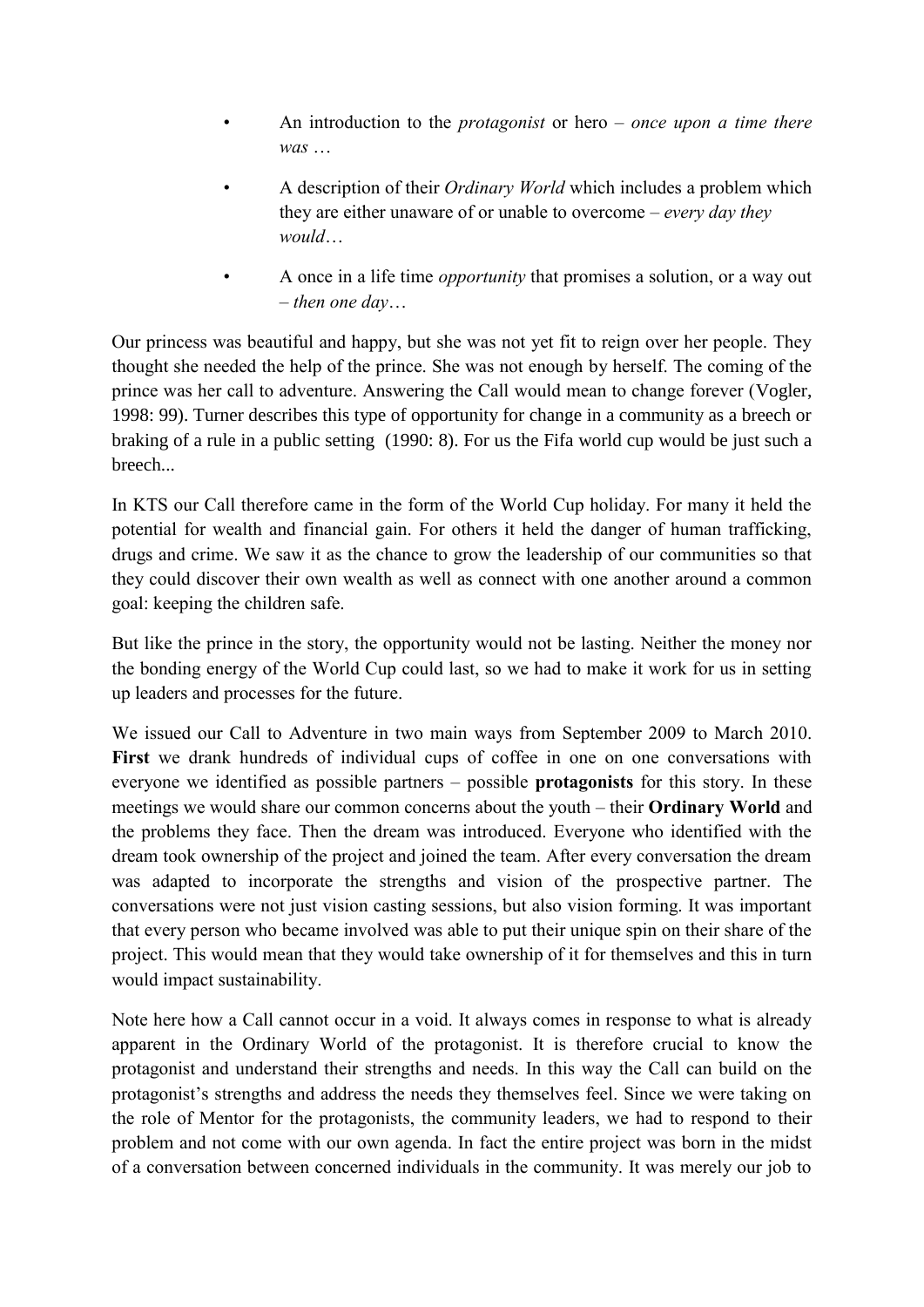take the Call to as many people as we could find who also already felt the need. These initial conversations laid the ground work for the sustained impact of the project.

The **Second** way we issued the Call was more formalised. In March 2010 we launched a "KTS Taster". The aim of this event was to gather all the coffee drinkers into one space. We wanted to launch the dream formally and explain it to as many people as we could gather. This included community leaders, potential partners and some kids and young people.

Representatives were brought in from all over the Stellenbosch district and put in one room to get all the hot coals together and to start a bonfire.

By now everyone had had time to ponder over the project and some concerns, doubts and reservations had begun to surface. We were moving into the next stage of the story: preparing for the journey.

## **2. Preparing for the Journey**

*Then winter came and with Winter came the dry season. The prince became restless and frustrated: "I can't stand the dust and the dry grass. Out there are many lands waiting for me to discover them, I must leave."*

*"Oh, how I would love to come with you," said the princess, "but my place is with my people. We know that the dry season will pass and the rain will come again in summer."*

*"I must leave", said the Prince, "but I will return with the summer rain".*

*"And I will wait for you...."*

*She waited all winter and the next summer, but he did not return. She waited another winter and a summer and yet another. Still he did not come back.*

*One day an eagle came and sat on her shoulder.*

*"Why are you sad Princess?"*

*"My prince has not returned. Please go search for him and when you find him remind him that I am still waiting."*

#### **Debate and mentorship**

The preparation phase of a journey is the first of the two twilight zones. I call them this because they are riddled with doubt and debate.

Peter Block, author of *Community – the Structure of Belonging (2008)*, teaches the importance of allowing people to raise and share their doubts and reservations. Unless room is given for people to identify and share their concerns and fears, they are unable to move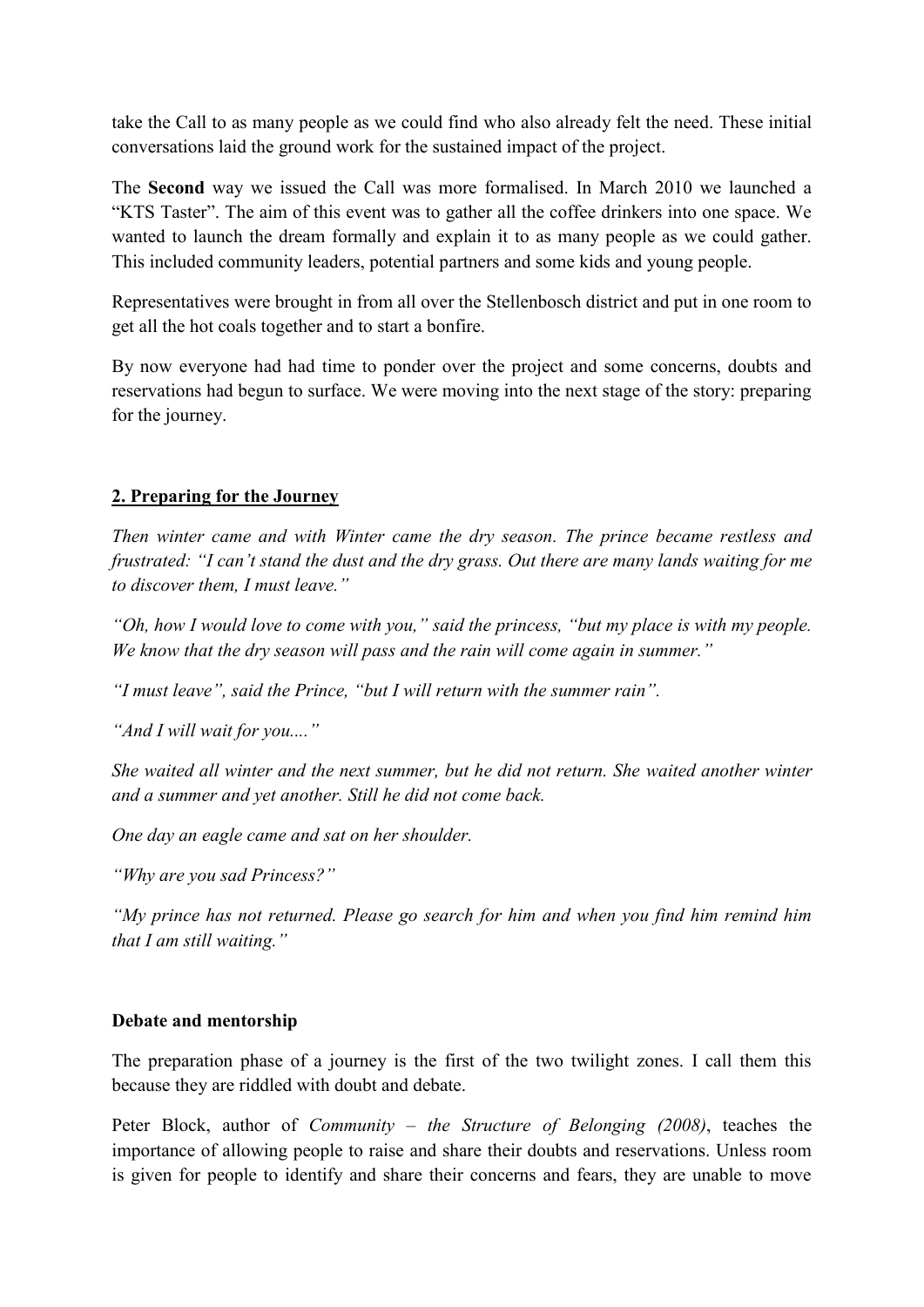beyond getting excited about something and taking action to make that thing happen. Doubts and reservations should always be allowed into the space and accepted for what they are. This step is crucial for the sustainability of any project. This is because, if doubts and reservations are glazed over, people will lose interest and feel their concerns are ignored. This is not healthy for dialogue and for the coming together of diverse voices.

This marks the first of three elements that make up the second stage of the story: Preparing for the Journey:

- *• Refusal of the call*: When the internal doubts and reservations are too strong and the protagonist does not feel like he has what it takes (Vogler, 1998: 107-116).
- *• Meeting the Mentor*: The introduction of a guide that sees the potential in the protagonist and is willing to offer training and mentorship that would enable them to meet the challenge (Vogler, 1998: 117-126; Kanira, 1997) .
- *Crossing the Threshold*: The protagonist must perform a clear action that proves commitment to the adventure. (Vogler, 1998: 127- 133).

As the protagonist sorts out his **fears, objections and doubts**, he becomes more and more ready to make a commitment or not. The princess in our story only had a few initial doubts, but they carried far into the journey itself before she fully committed to the transformation. We found the same happening with the particular doubts that were aired during community conversations.

We formalised this stage at our Taster launch. We divided the group according to their area of interest: Performing Arts, Arts and Crafts, Entrepreneurship, Sports, Education and Community Wellness. Next we used questions<sup>i</sup> to facilitate in each of those groups a conversation around doubts and reservations as well as the solutions the group could come up with together to address those problems. We knew that if the questions were not heard and answers didn't not satisfy, the commitment would have been absent. In the same breath, if doubts remain after sufficient attempts to overcome them, the person is not right for the particular adventure.

For Keep them Safe we had two main objections: 1) where will the resources come from? 2) How are you going to ensure sustainability? Our answer to both was the same: to ask the people how they could help us with these problems. Those who could not volunteer their time were encouraged to see where they could find resources. Those who did not see themselves committing to the dream long-term, were not the right people for the job. Our entire strategy focused on balancing the dream with the cost. If the potential partner 'buys' the dream, they will 'pay' the price. This was also our sustainability plan: if a community could find the resources (time, money, skills, equipment etc.) amongst themselves they will be independent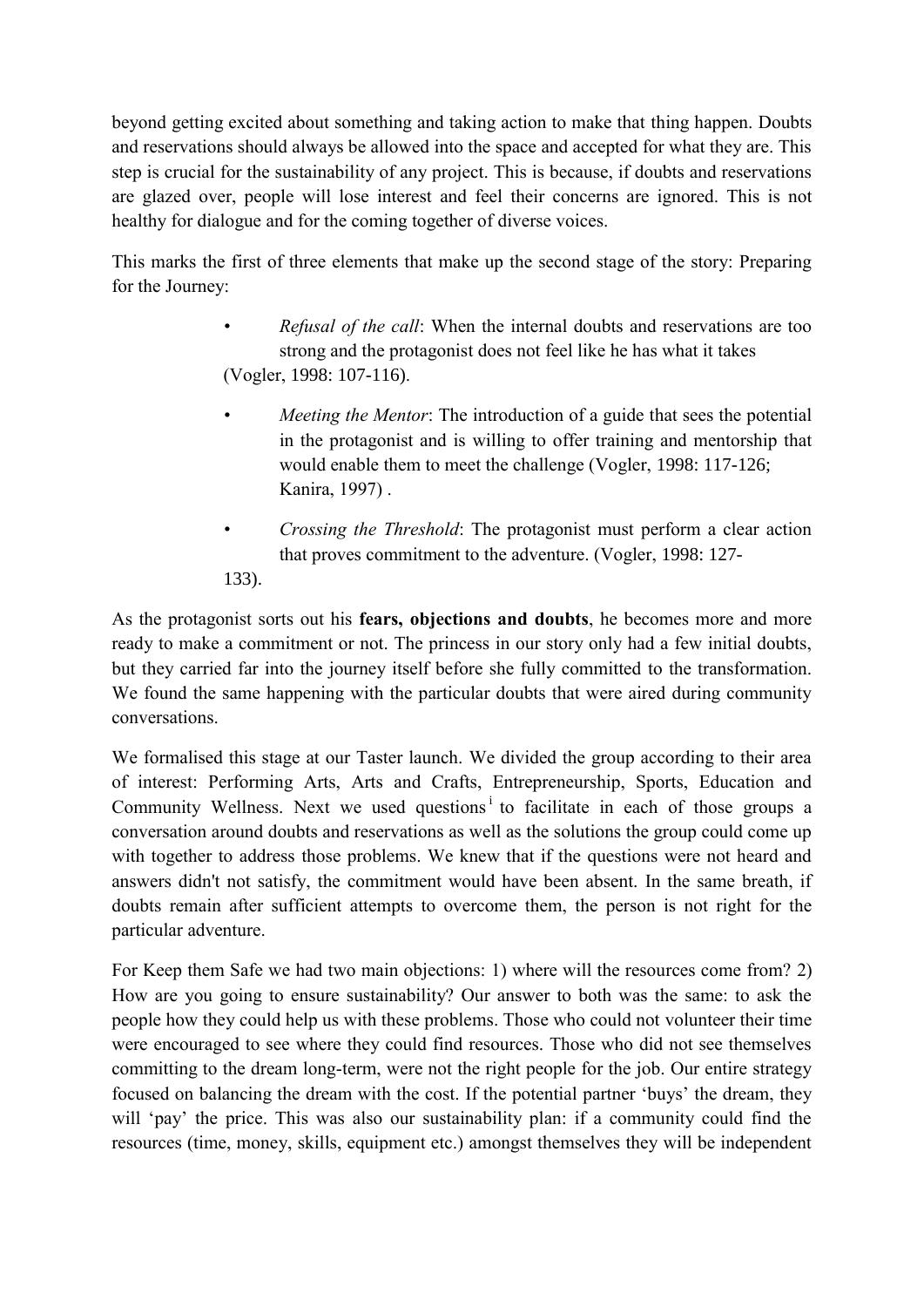from outside funding and resources and will therefore be able to find it time and time again for every holiday programme to come. Their independence makes it sustainable.

Of course many said 'we are from a poor community, we have nothing to offer' and we would say: 'we will help you to find what you need'. We offered training in project management, leadership and fundraising. We also offered training and support for workshops and programmes. We partnered with individuals and organisations, our **guides and mentors,** to provide for every lack.

At our Taster launch we therefore included an entire programme of introductions where partners and organisations presented their offerings of training and support. It was a dialogue between the fears of the teams and the offerings of the guides. This dialogue continued for the next two months as teams received ongoing training and support for planning their programmes.

By the time Keep Them Safe was over, every community had a trained team that would coordinate and run their own holiday programme with resources from their own community. We called them *PITCH teams*. These teams were the focus of the Keep Them Safe story. The second story that we titled The Perfect Pitch, was being designed in conversation with these teams as a journey for the children in their communities.

During the two month training period, we needed all teams to **prove their commitment** and so we issued their first challenge: within the next two months they would have to run a Compassion Day programme once in their communities. They had to identify a need within their community and organise the kids and youth to address that need with resources from within their own community – or resources that they found themselves outside the community. Again we would provide training and guidelines.

This stage of the story is one of the most nerve racking and tension laden stages. This is where protagonists test the mentors to see if they trust them and the vision. It is also where the mentors test the protagonist to gage if they have what it takes to carry the journey to fruition. Our most important learning moment of this stage came when one of the partners had anti Muslim messages embedded in their training material. We nearly lost one of our community leaders because of this. We also had to confront the particular partner and insist that they remove these sections from their otherwise effective programme. This entire event led to a conversation about diversity, tolerance and inclusion that could set the standard for the rest of the project. In this way tension and debate leads to the purification of a project's intention. It also leads to dialogue that helps unify the diverse partners in the implementation of the vision.

Thanks to the room and openness created between partners for debate, no one felt that the project was held up by the conversations. This was in part also specifically thanks to the participative structures and methods we employed for dealing with the debate and conversations. There were two workshops specifically designed using process drama (O'Toole, 1992) and improvisation games to surface feelings and questions and to allow participants to communicate their view points through drama. In the first we unpacked the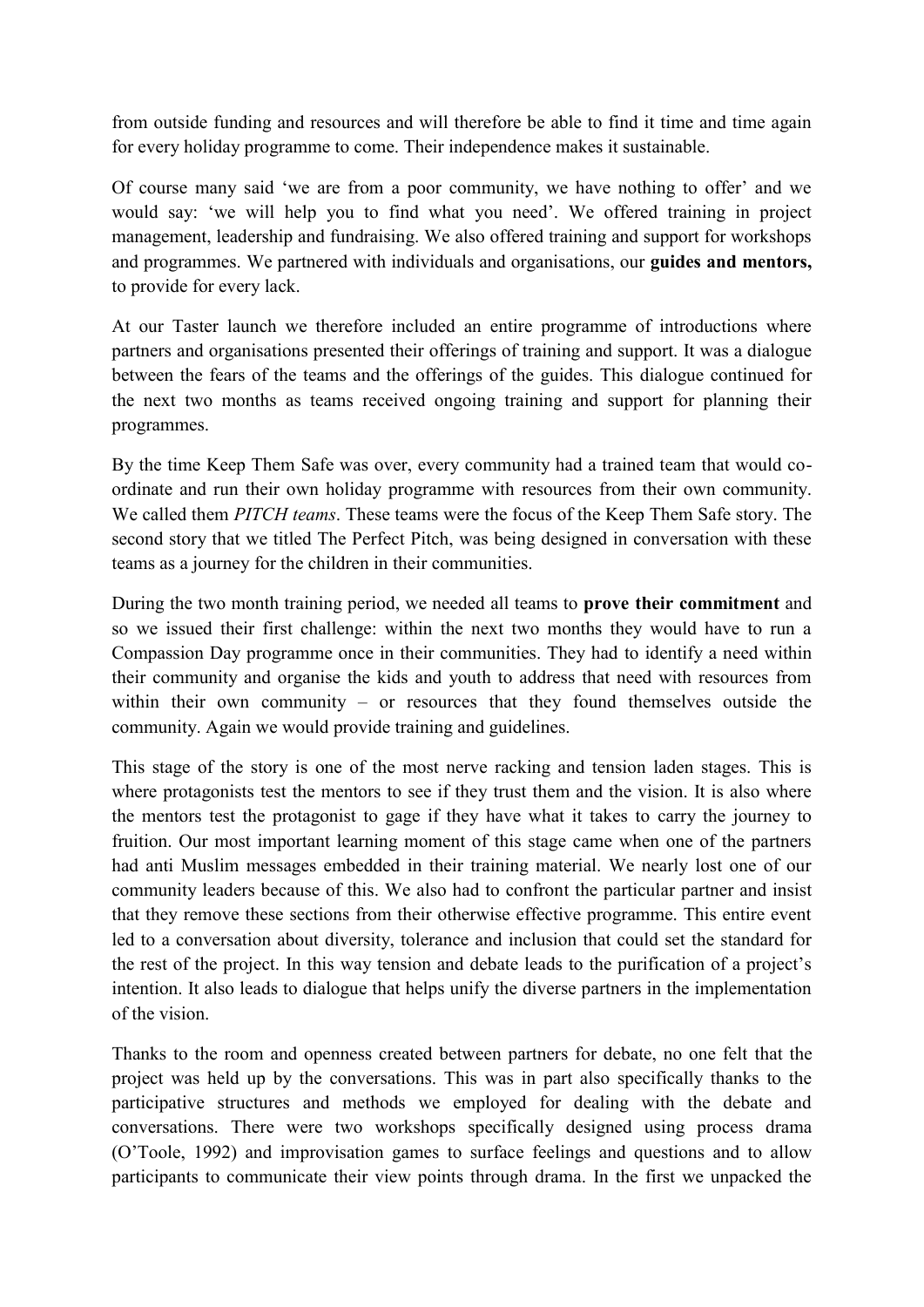stages of the mythic journey as they related to the story of *The Princess of the African Savannah.* In doing so we were able to come to a shared experience of what the story meant to us. It also helped us to create a language for some of the tensions and roles that we could identify (Heathcote, 1980). The power of these processes are partly thanks to their ability to allow every diverse voice to be expressed while at the same time creating a safe space for conflicting views to coexist (O'Neil, 1995)

The second workshop specifically used Improvisation Theatre games to create a climate for accepting each others' ideas and building on it. We wanted to create a 'yes and..." ethic as opposed to a "yes but..." ethic. What I mean is that we wanted to encourage participants to listen to each other, accept each other's ideas and build on them (*yes and*...) rather than criticise and block one another's creativity (*yes, but*...), (Izzo, 1997). In this way theatre arts helped us to move past the debate stage with all our ego's intact and all participants felt that they could express their views and that they were heard.

The third workshop started with more drama structures, but soon we found participants really just wanted to talk and solve practical issues. We had moved past the doubt and debate phase into problem solving mode. For the rest of this stage we could focus on specific training and preparation for the Perfect Pitch Programme.

### **3. The journey itself**

*The Eagle searched far and wide and when he was about to give up, he found the prince in a mountainous country by the sea. The prince was still young, courageous and handsome, but also had an embarrassed look about him.*

*When the eagle told him who he was, he dropped his head and said:*

*"I made promises that I did not know I would not be able to keep.*

*I was foolish and did not know I would find this beautiful land where my heart wants to stay forever. Please tell the princess I am sorry."*

*The eagle returned to find the princess just like he left her, waiting.*

*When he told her what the prince had said, she grew very angry: "You are a lying and deceitful bird. You were too lazy to do as I asked, and now you are making up stories! Go away and never return!"*

*The princess waited three more turns of the season and then she realised that the eagle had spoken the truth. And then she began to weep.*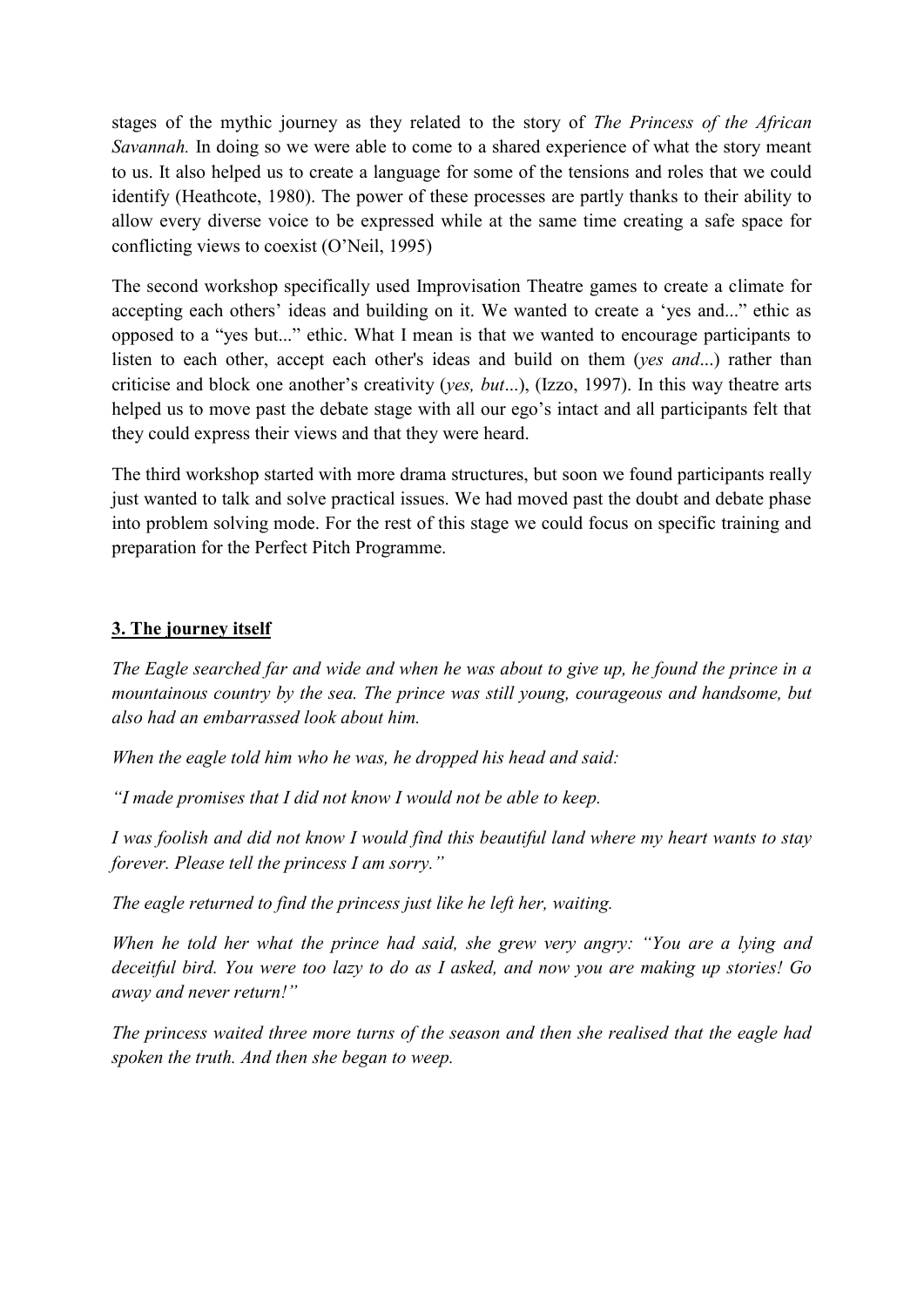## **Teams tackling tasks**

Of course journeys do not always end up in tears like this one. But it always involves great obstacles and usually a fair amount of pain.

For over three months we recruited, trained and nurtured about 200 adult volunteers to get them ready, so that *they* can get *us* ready. Then the time for preparation simply ran out and the Journey was upon us.

On 11 June Bafana Bafana scored the first goal of the Fifa Soccer World Cup and the following Monday, 14 June, KTS kicked off. It was rainy and freezing cold but all over Stellenbosch courageous teams stood ready for kids who needed warm food and entertainment. But where did the kids come from? How did they know to come and where to come to? How did they know what they would find when they got there?

While the journey started for the adults and organisers, the kids still needed to be Called to Adventure.

As mentioned earlier we were designing two journeys simultaneously.

- **• Keep Them Safe**: a story about adults putting together a holiday programme for kids during the Fifa Soccer World Cup
- **• The Perfect PITCH**: a story about kids and young people playing and working to express themselves through art, culture, sport and entrepreneurship

In fact, this meant we were designing a journey within a journey. The four week's programme for the kids would be itself designed according to story structure, but would coincide with the larger structure of the story for the leaders that was already under way.

The Compassion days which each community had to organise in preparation for the holiday programme also functioned as marketing events for the kids and young people calling them to adventure. Many communities followed these up with various events like talent shows and modelling competitions to get the kids' attention. At the same time, us as the back bone team, appointed a group to run a marketing campaign in schools to advertise the programme

At all these events the three elements of the Call to Adventure were being taken into account. We found these elements very useful in designing our marketing efforts.

- Who is the target audience? What are their characteristics, strengths and weaknesses?
- What does their Ordinary Worlds look like? How are they stuck?
- What is our promise to them?

But something went wrong with the marketing... when the programme commenced, only young kids arrived. There were very few, if any, young people older than 11. What happened?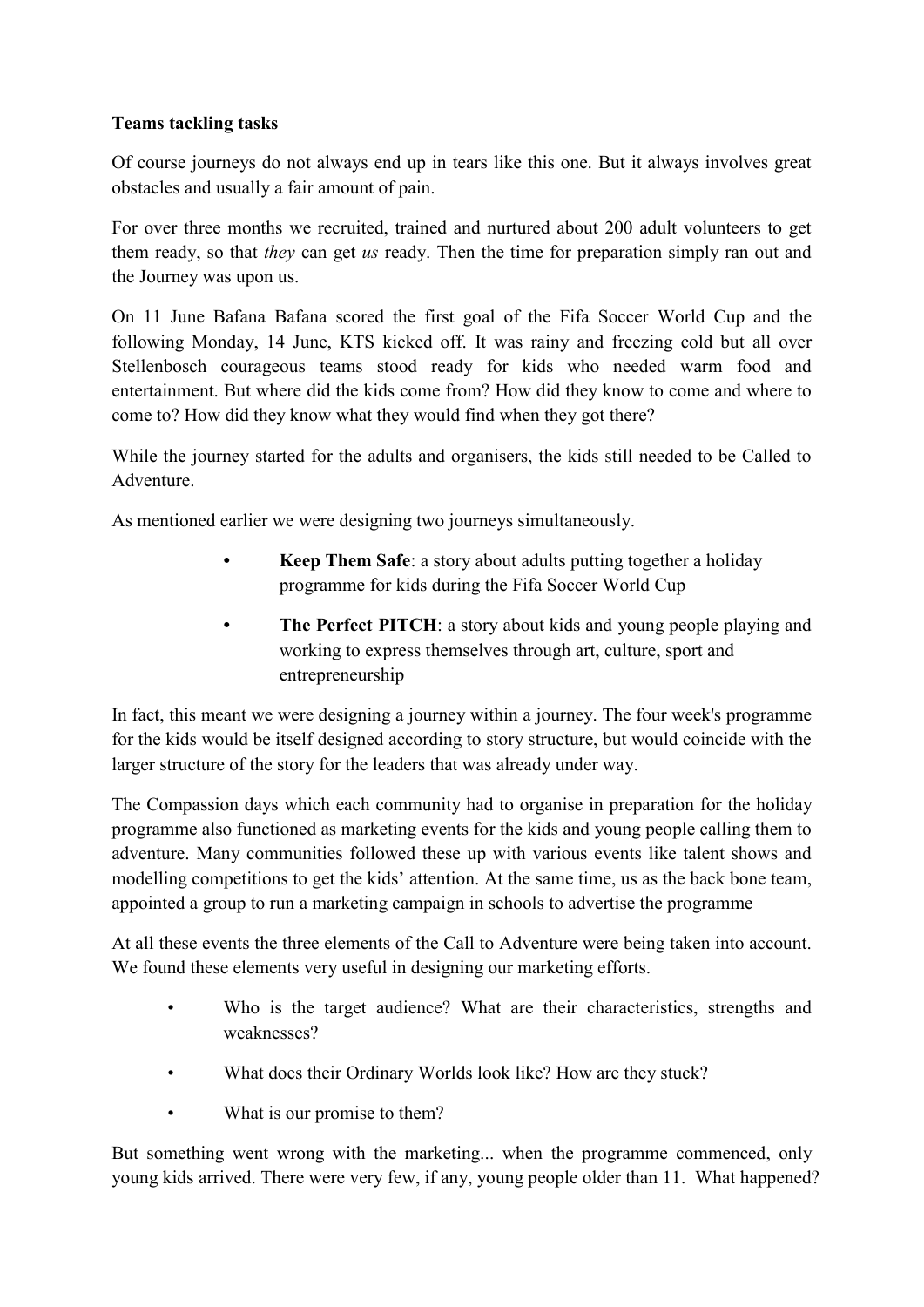One reason was that the schools that were visited with the marketing group were mostly primary schools, so the older kids never heard the Call. Although all Secondary Schools were also targeted, few opened their doors for the marketing group.

Secondly, the holiday programme was designed so that young kids would play from 9:00 to 12:00 and the older ones from 11:00 to 14:00. This was hard to advertise and communicate it seems. Youngsters who did arrive came early with the little ones and then left when they saw too few of their own age there.

When PITCH teams saw this trend, many came up with good ideas in the first week to get youngsters on board. Some paraded through the streets with music and mega phones calling the kids out of their homes and out of the streets. Others changed their programmes by using the older children who came early to assist with the young ones. Eventually in some communities the two separate programmes fused into one.

We noticed that the best Call to Adventure for the older children was the content of the programme itself. The longer it ran, the more friends told each other and the more kids and young people pitched for the perfect PITCH. The Perfect PITCH programme was its own 'perfect pitch'.

The reason for this may be drawn back to the idea of the twilight zone of doubt and debate. Kids, but especially young people, are full of fears and doubts and it takes time for them to overcome these and commit fully to the adventure. Although we designed every four week workshop programme as a journey making room for participants' reservations, we did not quite anticipate how much marketing and coaxing and trust development it would take to gain the support of the young people. Fortunately, thanks to our understanding of the importance of this twilight zone, we were able to persevere it and find more and more ways to draw them in.

With 13 communities running four week programmes at the same time there were many more on the fly adjustments. Crises popping up everyday where food was not delivered on time or materials did not arrive for the activities.

But it was the clear design and structure of the programme itself and the leadership support that kept the whole thing together. A good journey helps to focus the heroes' attention with clear tests and trials that challenge the hero's character and strength of his allies (Hartman and Zimberoff: 2009). The task and the team form the two basic elements of any journey that seeks to bring about transformation (Kanira, 1997):

- *The team:* Through the journey the hero needs to learn to work together with his/her team as well as to figure out how he responds to competition.
- *• The task*: Every hero needs a series of challenges to hone his skills and test his/her commitment.

On the PITCH leaders' **team** was what we called the *back bone* as well as individual mentors. The backbone team of about 15 worked full time on the project and helped wherever possible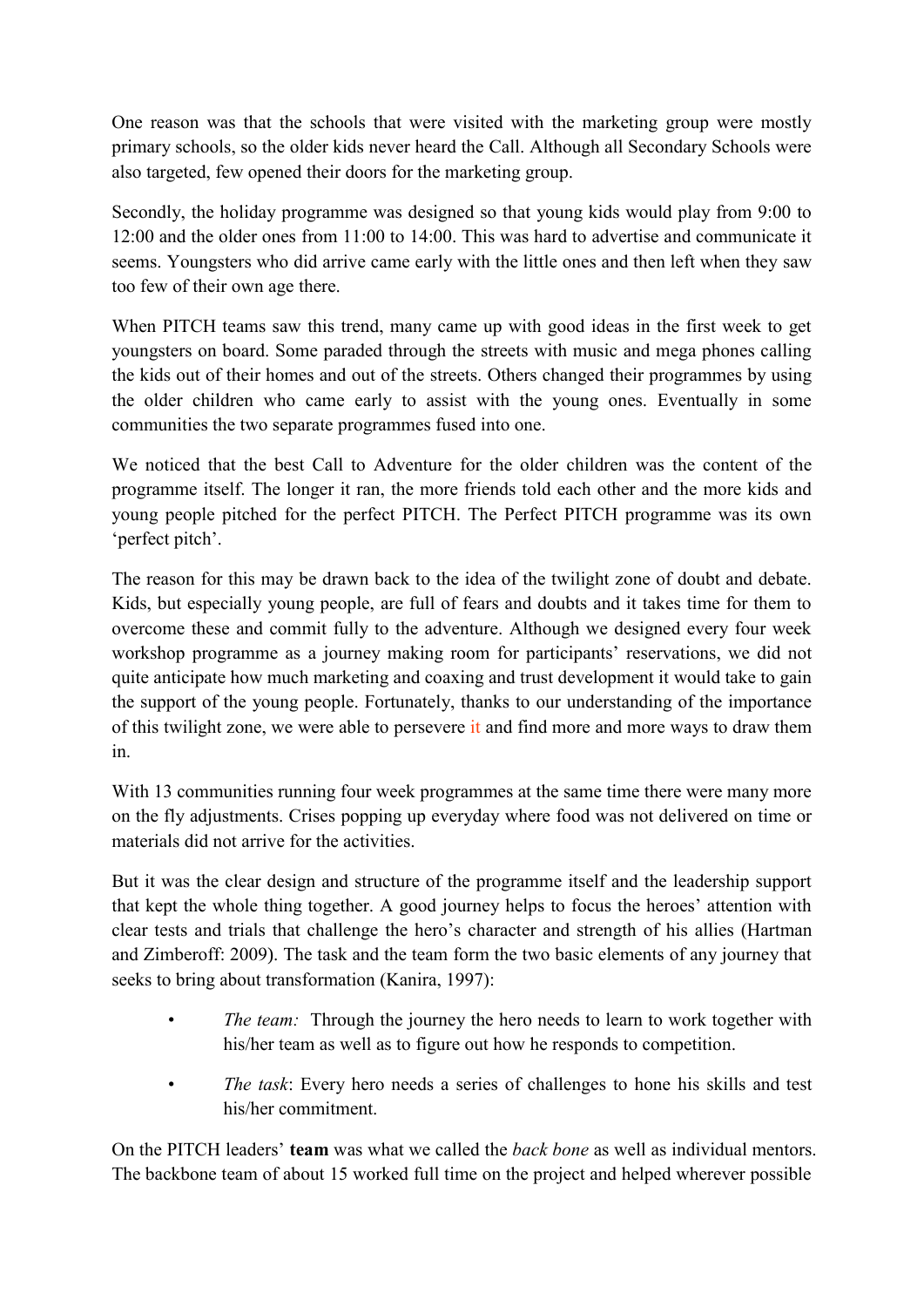– transport, resource distribution, communication, overall events planning and workshops coordination. We also assigned an 'eagle' to each leader to mentor him and support him throughout the four weeks.

Of course, each PITCH team also had to work together and sort out their roles and manage internal conflicts.

On the kids **team** was the support of the PITCH teams, as well as student volunteers and workshop facilitators. But they too had to work in teams to complete the challenges we set for them. They also had to figure out how to compete in a healthy manner with the other communities in the many competitions we set up. Finally, in a spirit of togetherness they had to learn to play and interact with kids from communities culturally very different from their own.

It may be helpful here to take apart the different archetypal roles that were played by the parties. According to Phillips and Huntley (2004), there are four essential archetypes that ensure the dynamic movement of the story and the potential for transformation in the main character. These are the protagonist, the antagonist, the guide (or mentor) and the contagonist. As the protagonist and the antagonist work against each other, so do the guide and contagonist. The protagonist moves toward overcoming the main challenge inhis story. The antagonist work directly against this goal. The mentor supports the protagonist by opposing, or managing the impact of the contagonist whose role it is to distract, hinder or tempt the protagonist so that he is frustrated in his attempt to reaching the story purpose.

Looking at the children as the protagonists of the story entitled 'The Perfect Pitch' the force that stands directly in their way is poverty, hopelessness and a lack of opportunity for learning. This is what surfaced during conversations around the story of the Princess in one of our process drama workshops. The guides to support the kids are clearly the PITCH teams who were presenting the holiday programme. As guides, they were working to fight against the distractions and obstacles that could confuse or tempt the participants from attending: homelessness, commercial sex, human trafficking and especially substance abuse and the accompanying gangsterism.

For the PITCH teams' journey in which they were the protagonists, the gangsterism and substance abuse, the human trafficking, commercial sex exploitation and homelessness were the antagonists. This was clear from the start as even the SA government identified these as the most important threats to deal within our communities. The back bone team and the training partners (most of whom had representatives on the back bone team) were the mentors for this group. Also in this category were the 'eagles' we appointed for each PITCH team leader. These were counsellors who were tasked to check in with the leaders weekly for a one on one support session. These were meant to give the leaders spiritual support for their work. The term 'eagle' was derived from the story of the Princess of the African Savannah as someone who will check in regularly from outside to help them to 'look up and see' what they have created. These eagles still function today as part of the support team for leaders still running projects and programmes in their communities. The contagonist proved to be the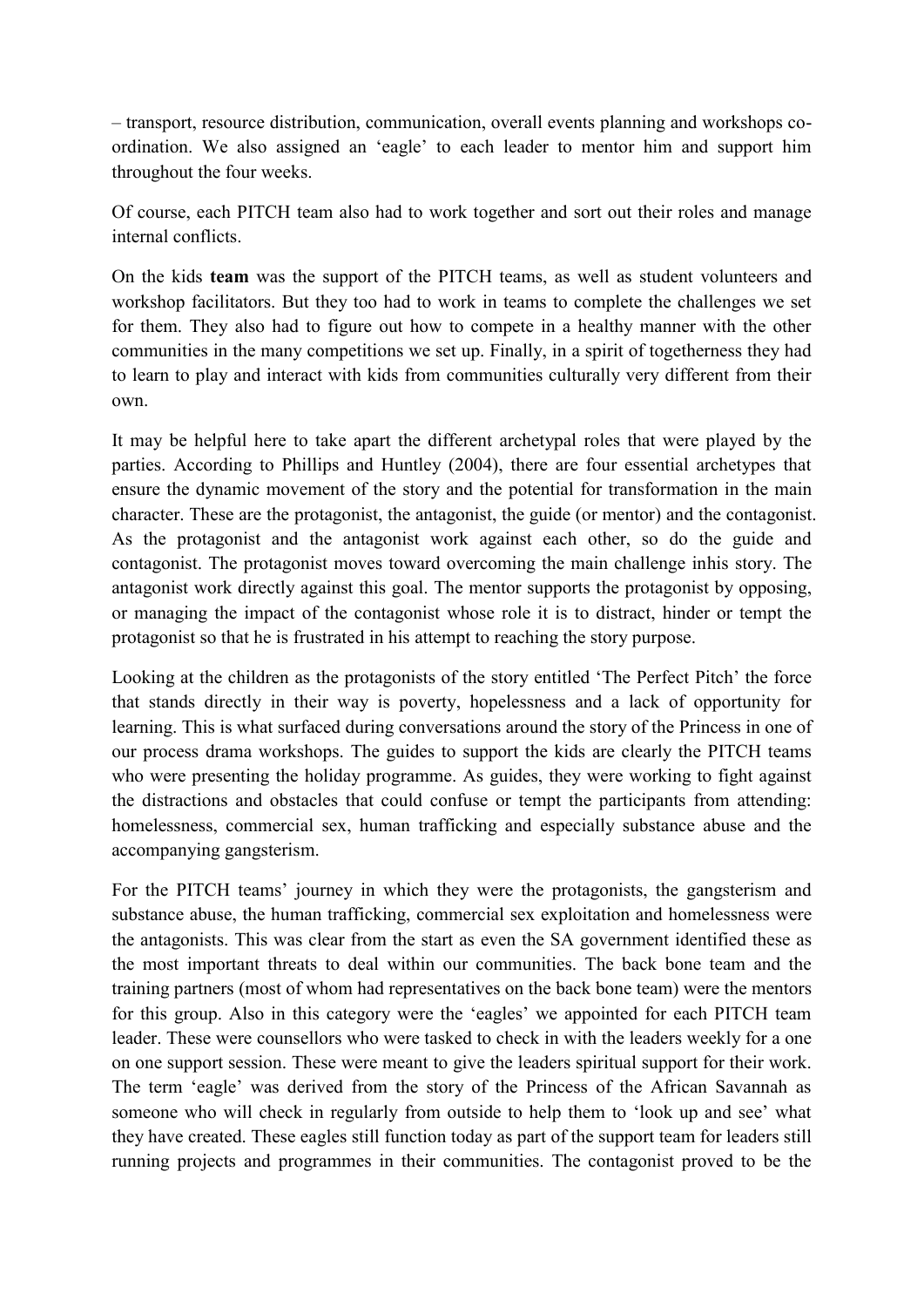challenge to find enough time and resources to serve all the needs. Our biggest obstacle was finding the people, the time and the resources that could help us sustain the project in the future. And as the eagle in the story we often had to return with the message: 'there is no prince to save you, find the answer inside yourself'.

This analysis of the archetypal forces that were at work greatly helped us not to cast others in the role of antagonists. We could recognise that at its worst, many of the obstacles we faced were mere hindrances coming up to challenge our intentions, clarify our motives and train us for the challenges still lying ahead. This perspective also helped teams when dealing with internal conflict not to oppose one another, but to find the common ground needed to attack the real enemies.

Apart from the team, the actual tasks set up as part of the journey also functioned to challenge and train participants. These **tasks** structured the entire four week programme as a journey within a journey. Each workshop series, be it sport, entrepreneurship, arts and crafts or performing arts, all were designed as tasks building to a final product. There were go-cart rallys, local talent exchanges, the writing of business plans, soccer and other sporting games and the making of various art works. Both leaders and participants had worked together to complete each of these successfully.

For us, the most important thing that stood out was that, while teams and tasks can be structured and planned, the real challenges and relationship conflicts are not planned or controlled. For one team putting together a graffiti canvas may be an easy enough task, but arriving on time and not letting each other down is the real challenge. Perhaps building a go cart comes easy, but interacting with other cultural groups on the race course can create conflict. Yet, without the structure, the unstructured and often most valuable challenges do not necessarily occur. Some of these stories are related in the next section.

Everyone now faced the Ordeal and Reward of week four, the last week of the programme.

## **4. Ordeal and Reward**

*She wept without restraint. Her father tried to cheer her up with beads and new clothes. The people tried by singing songs and telling stories. Still the princess wept.*

*Soon the tears formed a puddle by her feet. The puddle became a stream, the stream turned into a river and the river transformed the landscape into a wet land.* 

*With the water came the fish and then the water birds. Soon the large game came like the hippo and the crocodile.*

*Still the princess wept.*

*The people built canoes and began to fish in the water.*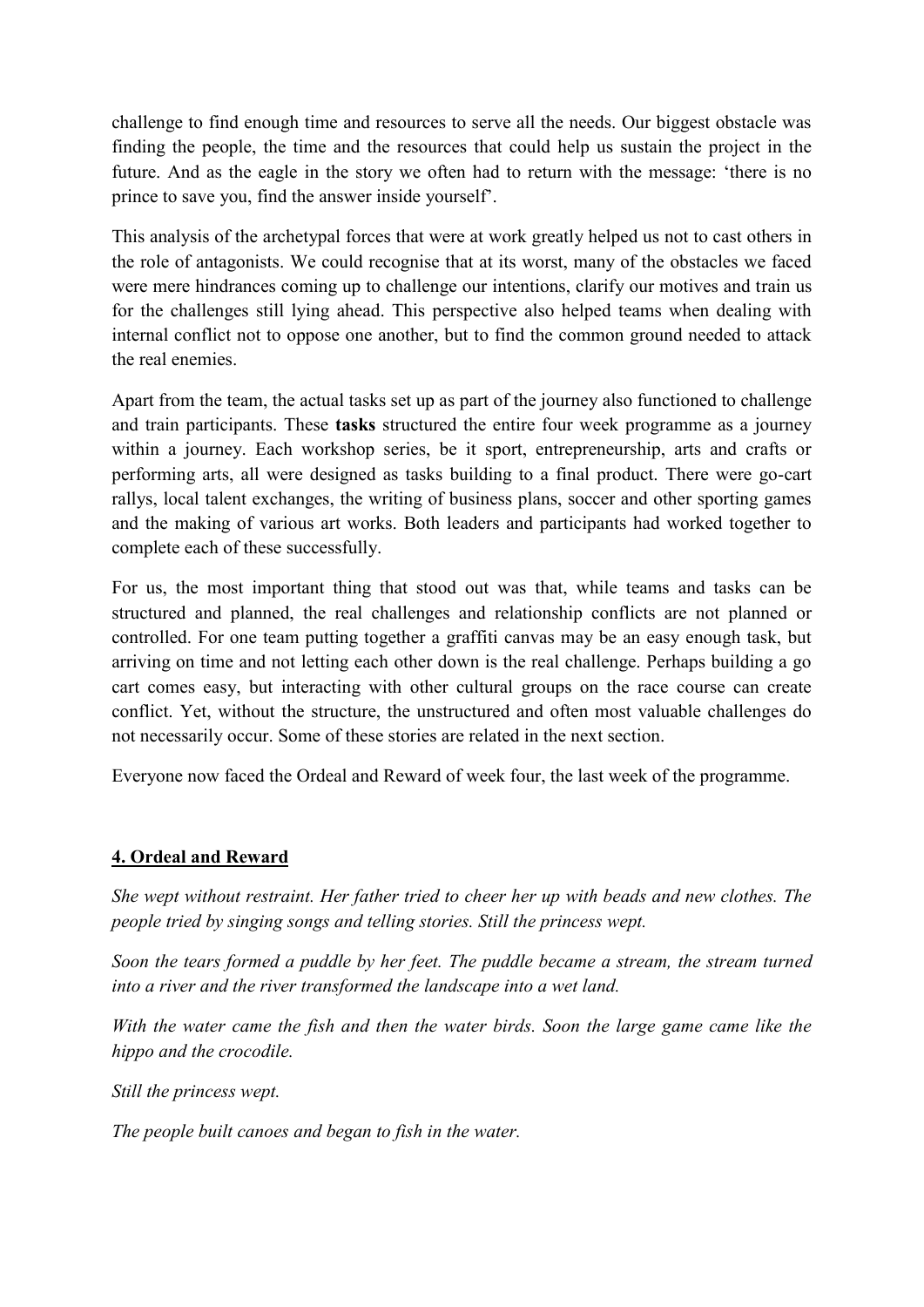*They cut the reads and started to make baskets. They hunted the large game that came to drink. Mothers washed clothes and children played in the water.*

*One day the eagle returned and sat down near the princess. When she saw him, she asked: why did you come back after I was so rude to you?*

*Shhhh, just look up and see what your tears have created.*

### **Night before day**

The Ordeal and Reward stage is the second of the twilight zones. This stage is difficult to control because experiences of great turmoil and conflict happen to different people at different times. Yet it is important to make provision for these eruptions because in our experience they have lead to the most growth and to sustainable transformation. These moments are akin to Boal's notion of the Chinese crisis. This is where the protagonist finds him/herself in a situation where there is both danger and opportunity. If the hero chooses to take the opportunity presented to him/her, danger can be avoided and success is immanent.

This same moment is described by Vogler as the moment where the hero dies to a one-sided interpretation of life and is reborn to a new multidimensional perspective (1998: 177). The hero sees his place in the larger scheme of things and finds the courage to face his own fears. His acceptance of his core value and his willingness to act upon it in his darkest hour inevitably leads to reward.

They see who they are and how they fit into the scheme of things. … The scales fall from their eyes and the illusion of their lives is replaced with clarity and truth. (Vogler, 1998: 188)

I believe it is this kind of experience that leads to the formation of expressions like *every dark cloud has a silver lining* or *the night is at its coldest just before dawn breaks* and even *every sacrificial death is followed by a resurrection.*

This is also related to Landy's concept of role integration (1993: 54) where you gain enough perspective on yourself so that you can let go of roles that no longer serve a purpose in your life. An example would be if you overidentified with a victim role or a beggar's role and you are able to move beyond these and become a victor or a giver in the midst of circumstances that are difficult and threatening.

Just like the tasks and teams we found it to be important to organise a structured ordeal and reward event to create enough dramatic tension so that unstructured ordeal and reward experiences can be instigated, experienced and framed for reflection. This framing can happen in an organised manner using dramatic structures like Boal's Image Theatre or Rainbow of Desire (1995). We found, however, that it was difficult to get people together for such debriefings in the heat of the happening. We were able to structure two debriefing sessions with PITCH teams that were highly explosive and at the same time very fruitful. The first was a debriefing halfway through the four week programme and the second two days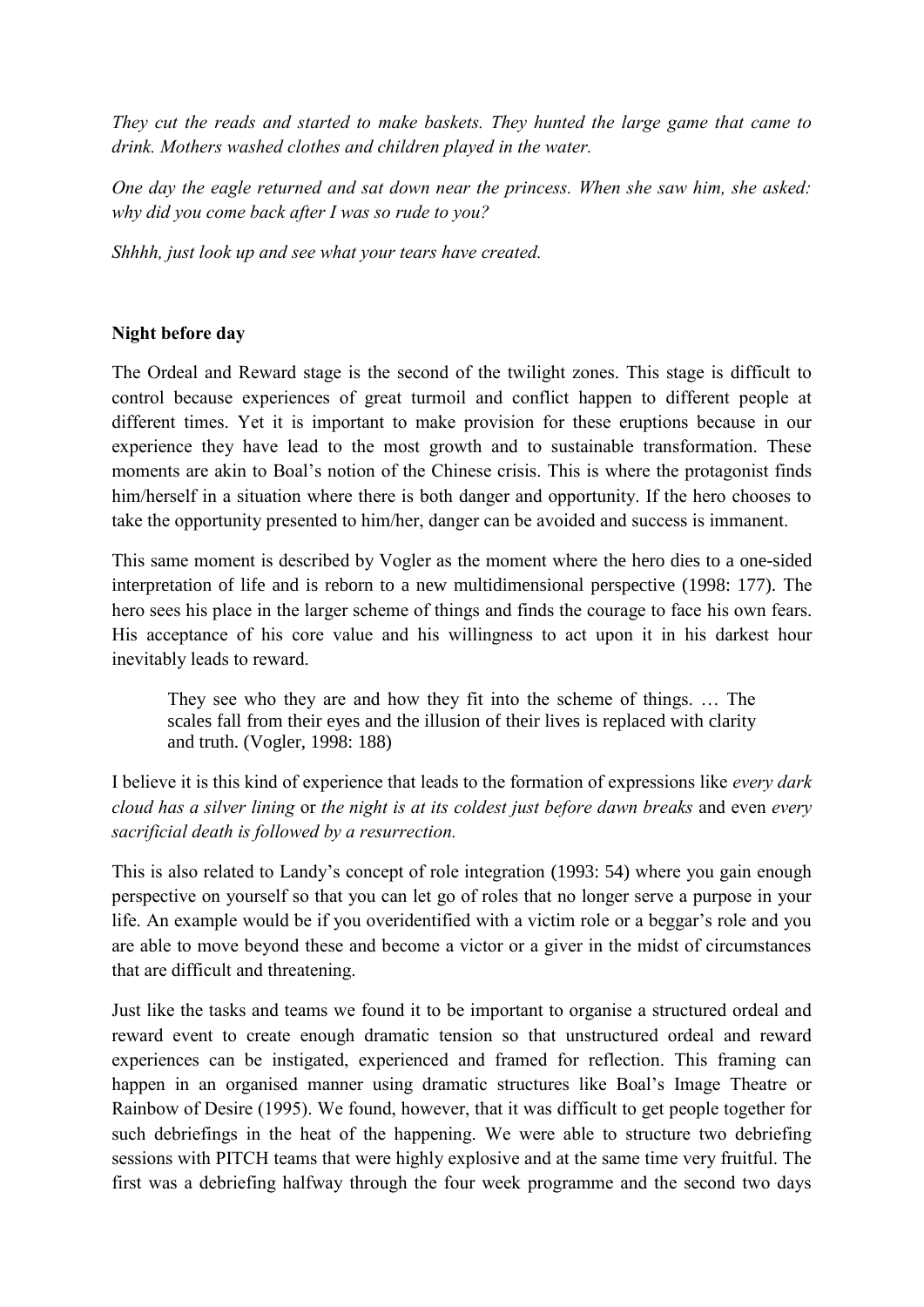before its end. Both included participative exercises and games, but they were not strictly based in theatre or arts. Even so, they all aimed at helping participants to see the bigger picture so that they could move beyond the roles they over identified with, beyond their fears and reconnect with their core values. We hoped that in each crisis situation, they could hold on to the opportunity presented to them instead of falling prey to the dangers of old mind sets and roles that have outlived their use.

Like the princess, leaders became angry and desperate as the tension mounted. The soup that was donated for the programme became one such **unstructured source of frustration** directed at the Backbone team. The soup was bland, tasteless and relentless. Yet, it was the only food we were able to get sponsored in huge quantity. Most of the first leadership debriefing mentioned earlier centred on the food. Some felt kids should be thankful for what they got, others said it was unreasonable to ask them to eat the same food every day etc. The conversation was heated and opened up many differences in framework and paradigm amidst the different communities. Ultimately it led to greater understanding and acceptance not to mention creativity.

The back bone team had the same message as before: 'there is no prince to save you'. Soon communities found all sorts of ways to get food for their kids. I visited one of the most dissatisfied communities once near the end and there were two moms making vetkoek for all 250 kids. They were working through their frustration and finding their own resources. They could stop holding out their hands as beggars and become providers. Kids from another team turned the soup issue into an inside joke calling themselves 'Soupa kids'. This group in turn accepted the soup thankfully without bitterness and anger continuing to discolour their fun.

Similarly, the uneven spread of volunteers became another sore point. Some communities were able to get outside churches and student bodies involved with 20 or 30 volunteers. As the programme went on, some communities were over extending their smaller resources and felt very dissatisfied with this arrangement. Once again through teamwork and conversation some found their own solutions such as involving teenagers to help out with the little ones. So doing they created more interest for some of the older kids. In this manner they could grab the opportunity presented to them by the situation instead of falling prey to the possible danger within it.

The final leadership debriefing session was structured entirely around games and experiential exercises. There was a treasure hunt, a Survivor style puzzle and some reflective writing. This far into the programme (two days before its end) there was still mounting frustration over the last hurdle, namely the final round of the performing arts competition. Yet the games and exercises helped everyone to regain perspective on what really matters and the core values that we shared. A ritualised washing of hands in the Eerste River helped us all to reconnect with each other and the dream that was *Keep Them Safe*,.

I remember sitting with Doreen from Cloetesville next to the river washing her hands in the clear water. She talked nonstop for the first few moments and then fell silent. As she took my hands to return the gesture. We were completely quiet tears burning behind our eyelids. That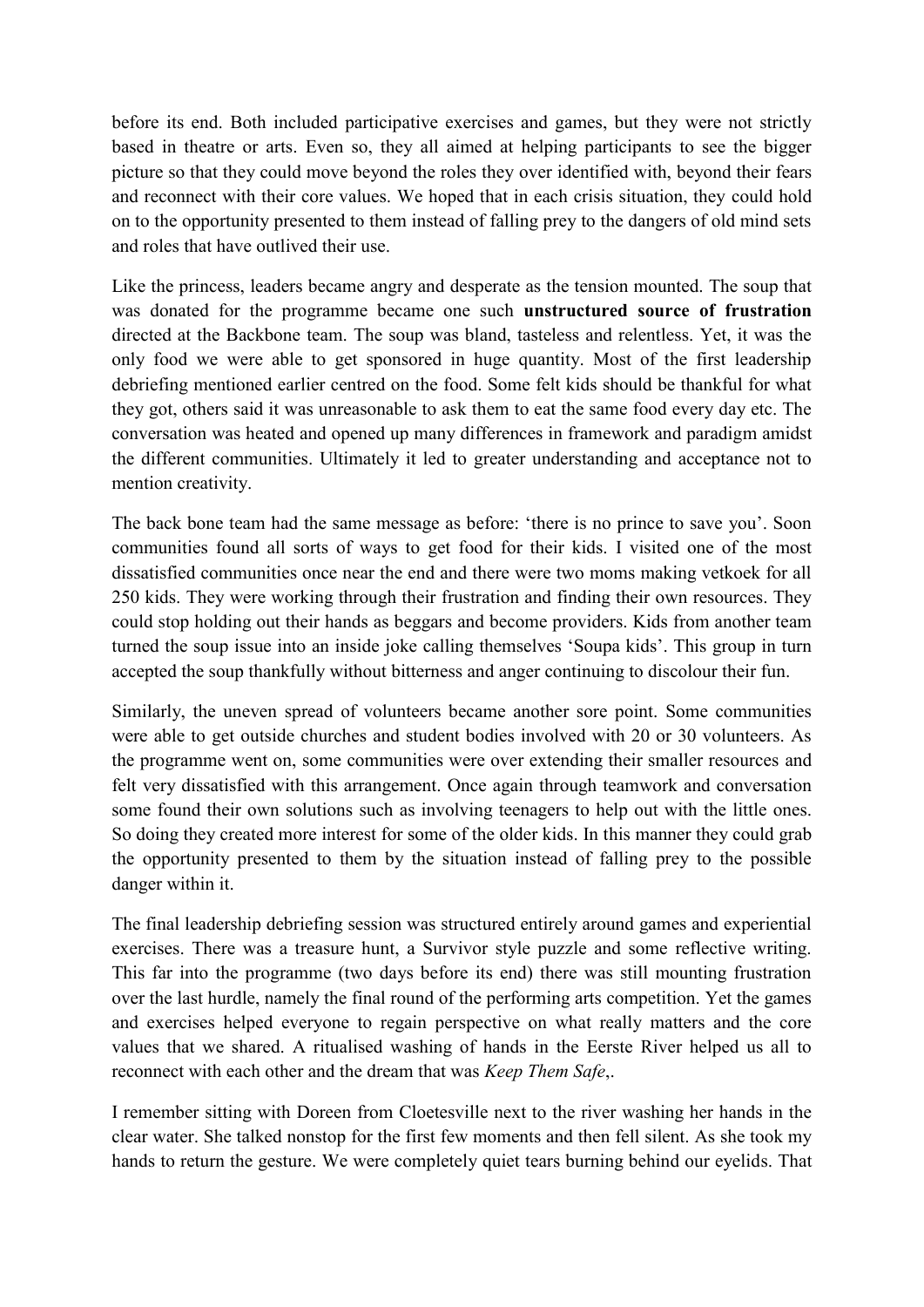evening many tears were shed and many laughs broke the silence as people moved beyond the frustration and the tension of the project and reconnected with the bigger picture on the other side of conflict.

Still, we also designed **a structured ordeal** for the final week: the arts competition. The tension built to breaking point as communities descended on the City Hall for the semi finals of the arts competition. On one hand there was the Performing Arts productions<sup>ii</sup> that were show cased. On the other hand there were large graffiti canvasas that were created for the backdrop of the final performances.

One director threw in the towel the night before. One group refused to rehearse because of fear of giving away secrets – with disappointing results (their backing track skipped during the performance and their final dance was ruined). Another group took it so hard when they did not go through to the finals that it seemed like all the good of the project was lost in anger and bitterness.

Yet, because of the nature of performing arts, the show had to go on. In spite of setbacks, children who had never been on a stage were able to perform their own creations in front of large audiences in the Stellenbosch and Franschhoek city halls. Also, thanks to conversations with the disappointed groups who did not make it to the final, we were able to adjust our judging criteria on the final night to be even more inclusive and rewarding of authentic community creativity. It turned out that, even though our judging criteria iii were workshopped with the directors working in each community, they could have been more inclusive. Since then we have revisited the entire judging system<sup>iv</sup> for the Performing Arts Extravagansa of 2011, thanks to the conflict conversations.

It was mostly thanks to the innate power of the Performing Arts to bring a diverse group of people together to share a common goal, frame their perceptions of the world and present this to an audience that the final Ordeal could lead to the final reward. The personal power that a performer gains from being on the stage is difficult to parallel. As Turner (1990: 13) explains, this is the moment, the ultimate liminal experience where a community can see itself for who and what it is and reflect on its own place in the universe. Or as Landy (1993) might see it, it is the power of the dramatic paradox where you are both yourself and not yourself where aesthetic distance can lead to catharsis and transformation.

Finally, more than 1 000 children and adults were packed into the Stellenbosch City Hall. This was the most representative audience I had ever seen in the city hall, (I have lived in Stellenbosch on and off for 20 years) – not just one community, one political party or one interest group, but every sector, every class, race and creed of the Stellenbosch and surrounding area was represented. And in the front row sat the mayor and his wife with a number of other VIPs. Evidently *Keep Them Safe* had brought unity of focus and togetherness across barriers.

Once again these rewards that we could not control came out as result of the **structuring of the reward** ceremony. It was not the Go cart rally winner, the first prize for the best graffiti, or even the winner of the performing arts competition that truly mattered. (Incidentally, there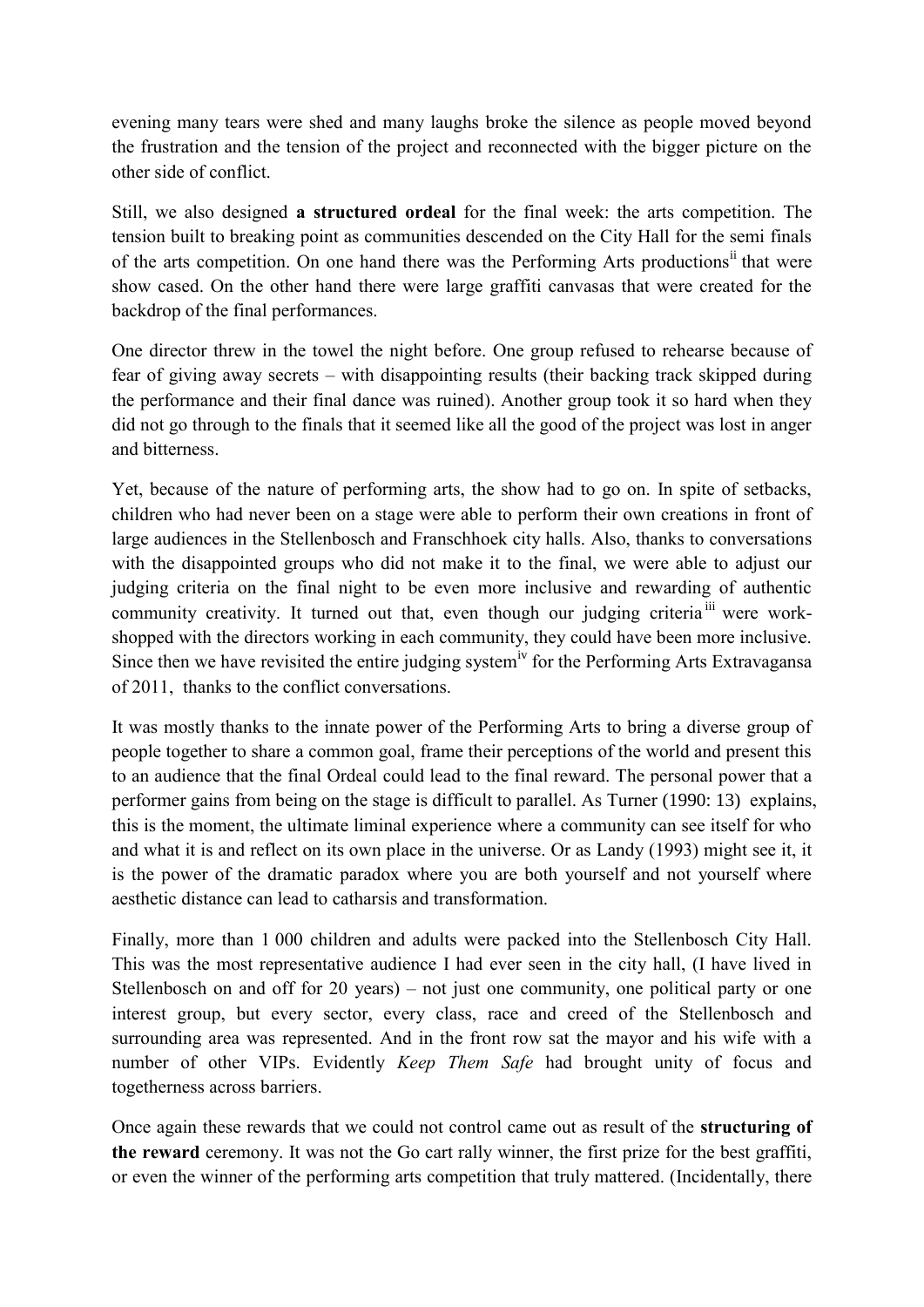were so many prizes every one could get something). But the **most rewarding moment** of the entire evening was the election of a six-year old mayor. Like most of the valuable moments in the project this one too was wholly **unplanned**.

Near the end of the event the MC called upon the mayor on stage to dance the 'waka-waka' a dance and song from *Shakira* and *Freshly Ground* that became popular as part of the world cup hype. The mayor got up and walked past a group of kids that had gathered on the floor in front of the stage. In passing, he picked up a little 6-year old who had been dancing every time he got a chance. He put the boy on stage and hung his own mayor's medallion over the boy's chest.

One MC caught the moment and introduced the boy as the new mayor. The other MC proceeded to call one of the dance groups onto the stage to dance with the boy. The entire audience lead by the children and the six year old mayor all danced to the Waka-waka.

I salute the mayor for handing this moment to the children. This symbolic act cemented the central message of the entire KTS project: Keep the Kids safe because any one of them, no matter how seemingly insignificant, could be a future mayor.

**The big question left to answer**: how do we sustain the good work that has now begun?

How can the KTS spirit be maintained as everyone returns home to their ordinary lives after the world cup holiday is over?

## **5. Return**

*The princess looked up and saw the people working and playing. She saw the landscape that had changed and said: I want to go out in a canoe with my father.*

*When she saw all there was to see, she realised, that although the land was very different from what she remembered it to be, it was just as beautiful.*

*While the princess was always beautiful and friendly, over time her happiness also returned. But she was now also wise. When her father passed away some time thereafter she could be a worthy leader for her people. It was well with them and their land.*

## **Elixir**

The final stage of a journey has three aspects like the first one:

- *The Road back*: In the absence of the special circumstances of the journey, the hero must retain change inhis ordinary world (Vogler, 1998: 193-201).
- *Resurrection*: As proof of transformation the hero acts according to new beliefs (Vogler, 1998: 207; Hartman and Zimberoff, 2009).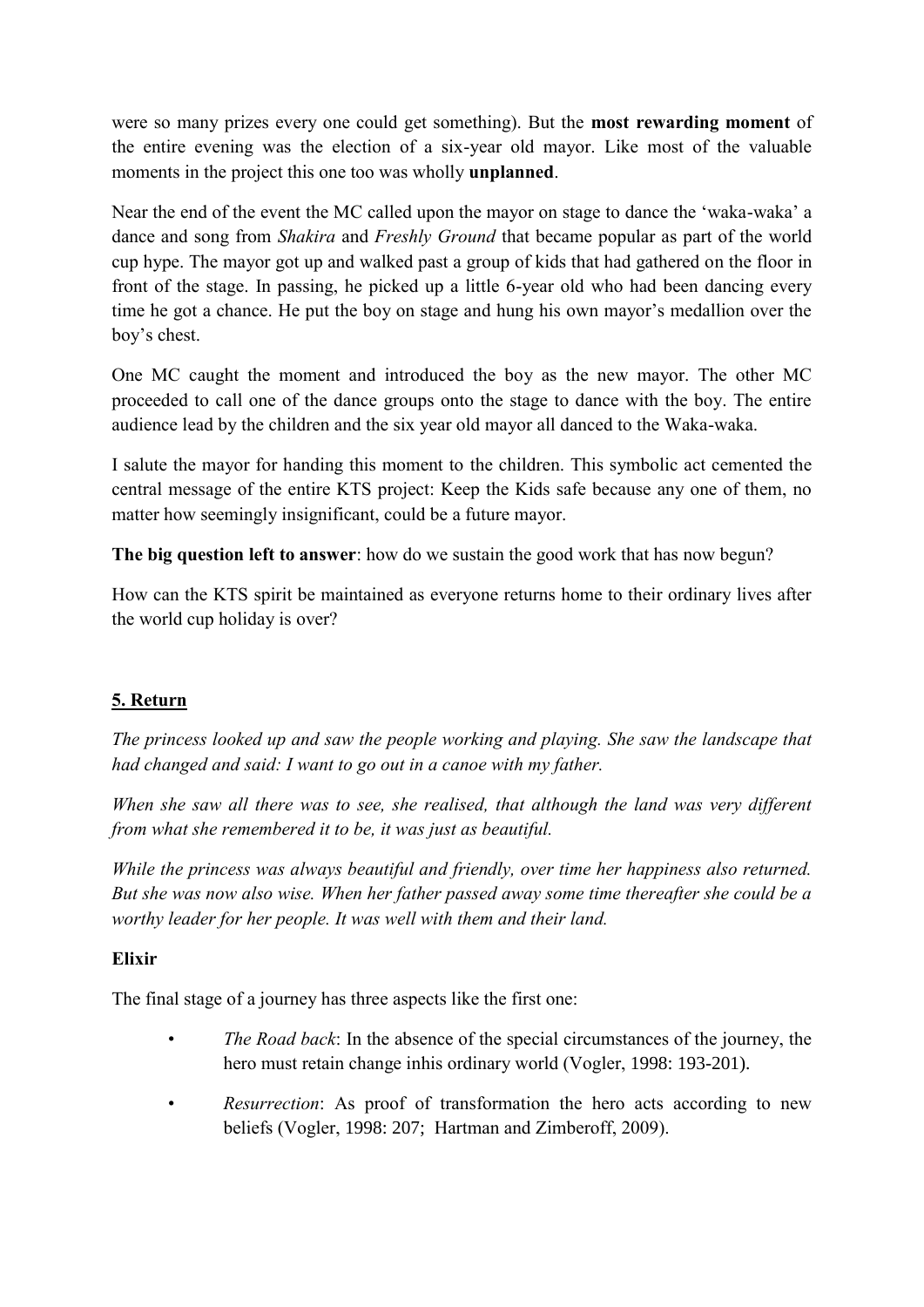*• Return with the Elixir*: In response to transformation in the hero there is healing for the community (Campbell, 1988a: 172-192; ; Turner, 1990: 15).

The **Road Back** is a lonely one and evidence of the hero's successful transformation is only visible as he begins to act in accordance with the change. To assist with the transition, the project leader Henko Janse van Rensburg had individual meetings with each of the PITCH team leaders to debrief them and ascertain future commitment.

As the weeks after KTS passed, evidence of **resurrections** was everywhere. Separate from the group, hype partners were starting to continue their work in communities where they had built relationships during KTS. The *Exercise Teachers Academy* who co-ordinated the sports workshops planned a sports day event before the end of the year. *The Asset Builders Network* who co-ordinated the press and marketing, held an awards ceremony. *Business Partners* who helped with the Entrepreneurship is continuing their training of the prize winners. This training was recently completed and micro MBA certificates were handed to the successful participants. The director, who was so frustrated at his piece not being chosen for the prize giving, started his own drama group in the same community. He vowed that they will become so good, they will never lose again. In 2011, partners are working together to take part in a local arts festival. They have auditioned over 250 applicants from all the different communities and are using as many of them as they can accommodate in a huge performing arts extravaganza.

Most significantly, some of the partners have come together and holiday programmes were being organised in seven of the 13 communities for December with the hope that more communities will join the effort. The dream is that holiday programmes, youth camps, after school activities and the leadership training that enabled the PITCH teams, would become part of the Stellenbosch community culture. This is the **elixir** that is transforming the landscape of this Boland town: leaders that are trained and empowered to run their own programmes in their communities – worthy leaders *so that it will be well with us and our land.*

#### **Conclusion**

The success of the Keep Them Safe 2010 Project was mostly due to the conversational or dialogical nature of the approach. Most specifically it was thanks to the attention given to the twilight zones in the story of KTS that its sustainability is maximised.

During the **first twilight zone** (Preparation for the Journey - debate and mentorship) we allowed time for doubts and reservations to be debated. We also provided mentorship and training to help protagonists to find their own answers to their doubts. This allowed each participant (including ourselves) to take ownership of their part of the project and to find their own resources to sustain their involvement.

During this twilight zone it was dramatic structures from the world of process Drama and Improvisation Theatre that enabled the airing of the conflicts and dissipation of the frustrations. Thanks to the safe and non-judgemental nature of these processes coupled with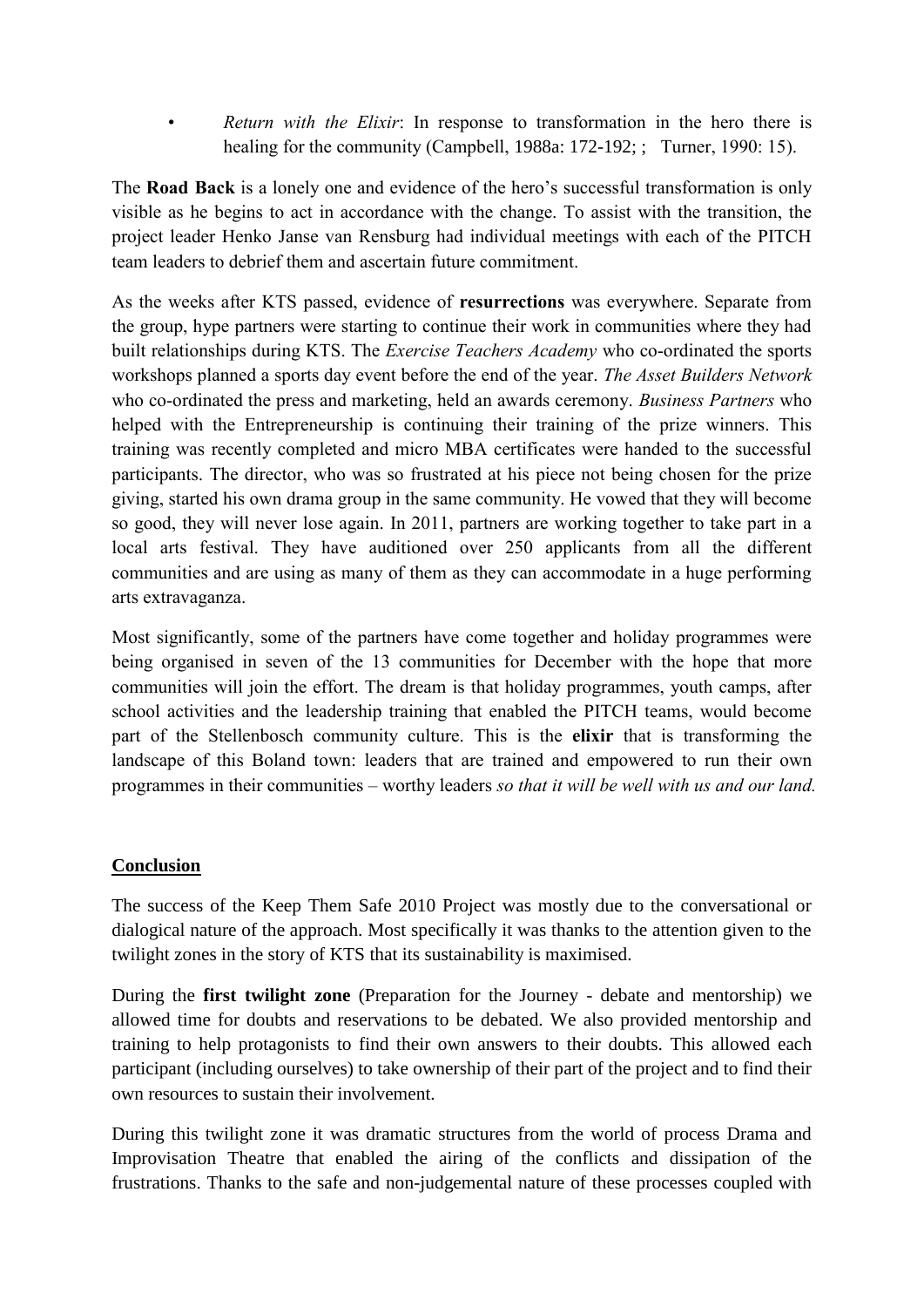their ability to let every voice express itself, these arts based structures added to the sustainability of the project.

In the **second twilight zone** (Ordeal and Reward - Night before Day) we structured events that would create pressure and tension. This allowed room for the arising of unstructured conflicts and eruptions of emotion that could be aired and worked through in conversation. These conflicts both impacted the protagonists who found resources within themselves that they did not need before the Ordeal hit. It also impacted the project which responded to their needs and became more inclusive and open to the context of the protagonists.

Thanks mostly to the structured Ordeal of a Performing Arts competition, participants were able to push themselves and their teams through great moments of tension to come to an appreciation of the bigger picture: when young people (protagonists) can overcome poverty and hopelessness (antagonists), they may find the personal power and motivation to withstand the distractions of substance abuse, human trafficking and commercial sexual exploitation (contagonists) – especially if they have the ongoing support of mentors who create opportunities for them to stay off the streets.

When a process makes room for debate and conflict, transformation is made possible. Some of the most useful tools to air and dissipate these conflicts are found in dramatic arts based structures from the fields of Process Drama and Improvisation Theatre and other experiential exercises. Yet, the power of the classic theatrical moments of a performance on a stage can never be overlooked. If such structures further form part of an overall design of a process based on the mythic journey, they find their rightful place in the sequence of growth that enables sustainable transformation.

#### **Resource material**

Block, Peter. 2008. *Community: The structure of Belonging*. San Francisco: Berrett-Koehler Publishers.

Boal, Augusto. 1979. *Theatre of the Oppressed*. London: Pluto Press.

Boal, Augusto. 1992. *Games for Actors and Non-Actors.* London and New York: Routledge.

Boal, Augusto. 1995. *The Rainbow of Desire: The Boal Method of Theatre and Therapy.* London and New York: Routledge.

Bornoff, Emily. 2010. *The Princess of the African Savannah*. Pretoria: LAPA.

Campbell, Joseph. 1988a. *The Hero with a Thousand Faces*. London: Paladin Grafton Books.

Campbell, Joseph. 1988b. *The Power of Myth*. New York: Doubleday.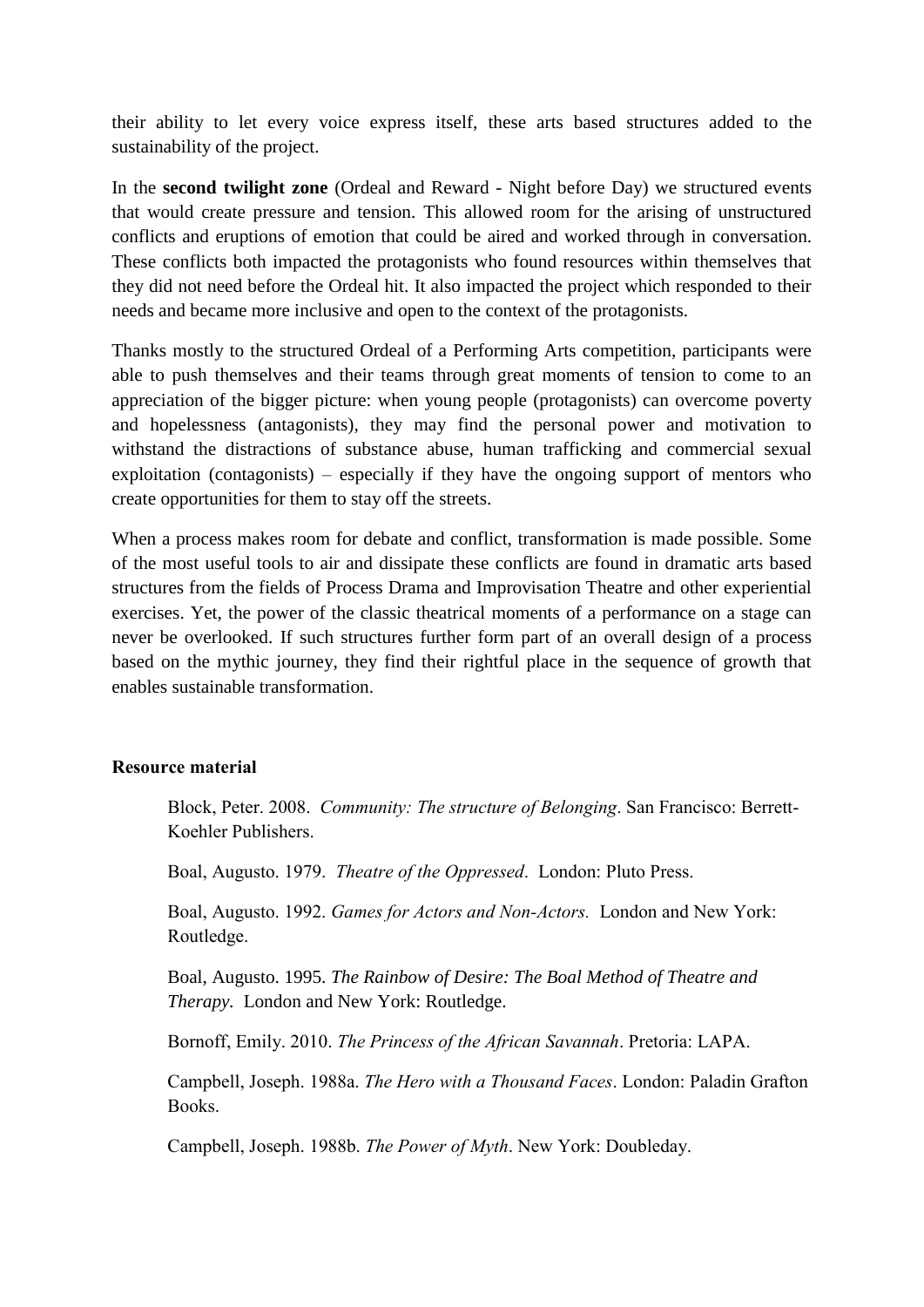Hartman, David and Zimberoff, Diane. 2009. The hero's journey of selftransformation: models of higher development from mythology. *Journal of Heart Centred Therapies.*

file:///C:/Documents20and20Settings/Petro/My20Documents/How20to20build20char acter/Growing20to20higher20conciousness.htm Retrieved on 7 Jan 2010.

Heathcote, Dorothy. 1980. *Drama as Context*. Aberdeen: Aberdeen University Press.

Izzo, Gary. 1997. *The Art of Play: The New Genre of Interactive Theatre.* Portsmouth: Heinemann.

Janse van Vuuren, P. 2007*. Mirror, Mirror on the Wall: Dramatic characterisation as a means for reflecting on personal values*. Unpublished PhD Thesis, Pietermaritzburg: University of KwaZulu-Natal.

Kanira, Eleni. 1997. 'A Mythic Journey' in Davis, David (ed.) *Interactive Research in Drama in Education*. London: Trentham books.

Landy, Robert, J. 1993. *Persona and Performance. The Meaning of Role in Drama, Therapy and Everyday Life.* London and Bristol, Pennsylvania: Jessica Kingsley.

Landy, Robert, J. 1994. *Drama Therapy: Concepts, Theories and Practices*. Springfield, Illinois: Charles C. Thomas.

Landy, Robert, J. 1996. *Essays in Drama therapy: The Double life.* London and Bristol, Pennsylvania: Jessica Kingsley.

O'Neill, Cecily. 1995. *Drama Worlds: a framework for process drama.* Portsmouth, Hants: Heinemann.

O'Toole, John. 1992. *The Process of Drama: Negotiating Art and Meaning*. London and New York: Routledge.

Phillips, Melanie Anne and Huntley, Chris. 2004. *Dramatica: A New Theory of Story*, Special Tenth Anniversary Edition, Write Brothers. Incorporated: Glendale Calefornia

Turner, Victor. 1968. *Myth and Symbol. In International Encyclopedia of the Social Sciences*, edited by D. Sills, 576-582. New York: Macmillan & The Free Press.

Turner, Victor. 1982. *From Ritual to Theatre: The Human Seriousness of Play*. Maryland: PAJ Publications.

Turner, Victor. 1990. "Are There Universals of Performance in Myth, Ritual and Drama?" in Schechner, Richard and Appel, Willa. (eds.) *By means of Performance*. Cambridge: Cambridge University Press.

[United Nations General Assembly.](http://en.wikipedia.org/wiki/United_Nations_General_Assembly) 2005. *[2005 World Summit Outcome,](http://data.unaids.org/Topics/UniversalAccess/worldsummitoutcome_resolution_24oct2005_en.pdf)* Resolution A/60/1, adopted by the General Assembly on 15 September 2005.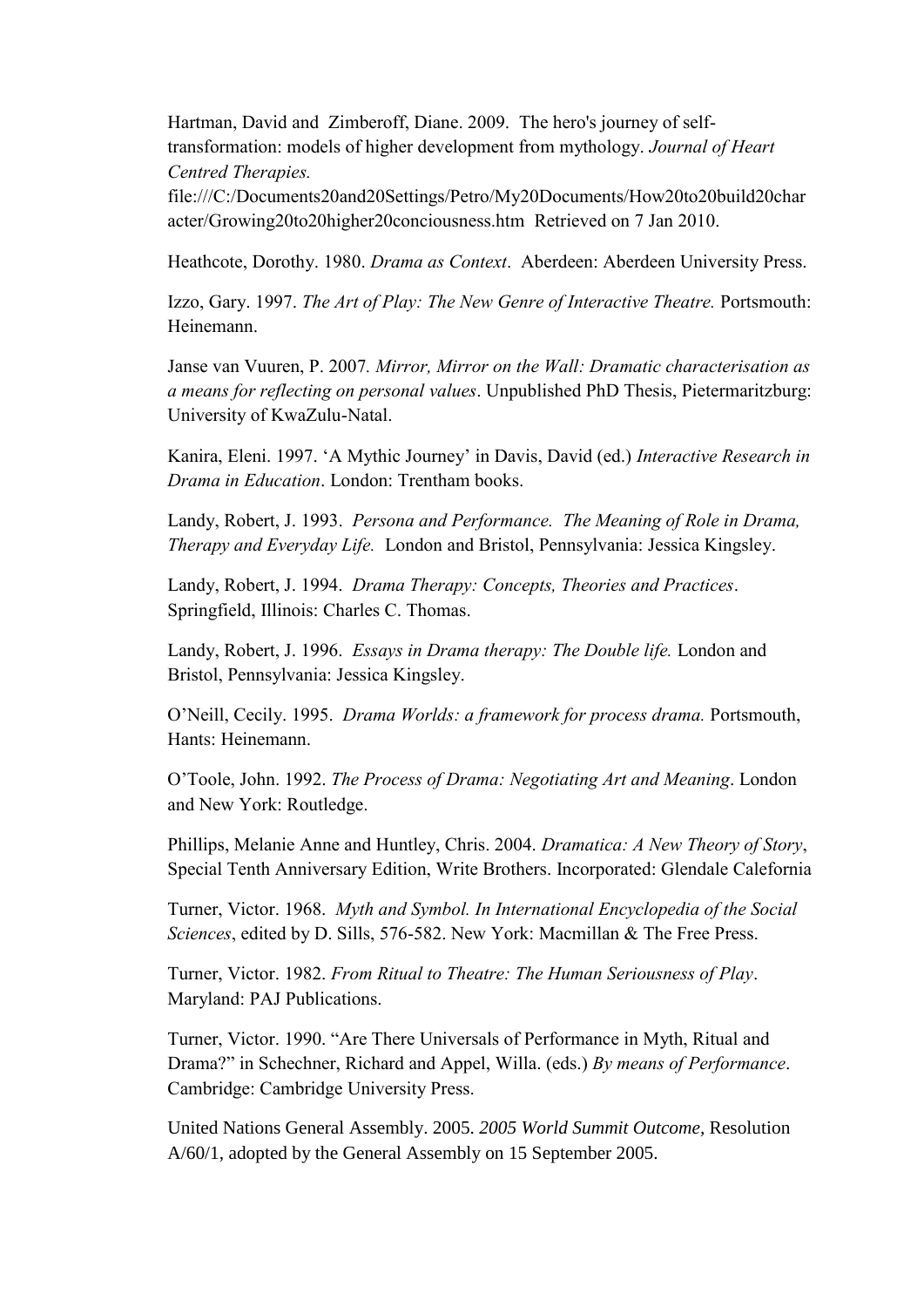Vogler, Christopher. 1998. *The Writer's Journey*: *Mythical Structure for Storytellers and Screenwriters*. Revised edition. London: Pan Books.

1 After each interest group (Performing Arts, Arts and Crafts, Sport, Entrepreneurship and Community Wellness) were clearly briefed on the plan for the holiday programme relating to their interest, the following questions were asked to air doubts and reservations and at the same time invite commitment.:

| a.i.1.          | Why is it important for you to be part of this discussion? |
|-----------------|------------------------------------------------------------|
| a.i.2.          | What doubts / reservations do you have about the plan?     |
| a.i.3.          | What possibilities do you see for this kind of workshop to |
| keep kids safe? |                                                            |
| a.i.4.          | How do we make it sustainable?                             |
| a.i.5.          | What would solidify your commitment?                       |

There were **two types of performances** to be show cased and judged:

**A: Community performing arts productions**: 20-30min group productions put together and rehearsed during KTS as part of the holiday workshop programme.

**B: Local talent:** 5-10 minute solo or small group items that form part of an existing local artist/group that exist outside of KTS.

Semi-finals occurred on the Monday and Tuesday nights. The Friday night would show two finalists and a winner would be announced. On the same night art works produced over the holiday period would be exhibited. Also, over 15 different awards would be handed out as well as a number of other prizes such as micro MBA scholarships to some of the entrepreneurship participants.

Criteria for Performing Arts Productions

- 1. **Originality**: we would like to see original material developed by the performers themselves rather than work copied from well-known artists. (OF course they may incorporate the work of other artists, but then we want to see the material serve the inspiration and design of the local performers.)
- 2. **Presentation**: We would like to see a professional high standard presentation of the work. This includes costume, soundtracks, microphone handling, synchronised movement, clarity of speech etc.
- 3. **Integrity and unity**: We want to see how groups have created a golden thread that runs through the production. We want to see what they have done to put the pieces together in a way that creates a feeling of unity and integrity between the parts.
- 4. **Authenticity:** We want to see how the production draws on and reveals the group's particular community's character and identity. How do they see the community's problems and strengths and how do they use the art forms that are characteristic of their culture...
- 5. **Whole group participation**: Only applicable to A: Community productions. We want to see how groups have managed to integrate everyone into the final production as equals without compromising quality.
- 6. **Artistry**: Only applicable to B: Local talent. This is a general impression of the star quality of the work – connection with audience, stage presence, and overall brilliance.

*The next two criteria will require the input from stage managers and MC's (who also have worked with groups over the last four weeks)* 

- 7. **Conduct**: We rate professional conduct in terms of punctuality, flexibility and good manners very highly. Being on time, being ready to go when it's their turn and treating everyone with respect and humility.
- 8. **Flexibility:** This relates to the ability of a performer/groups to adapt to unforeseen circumstances.